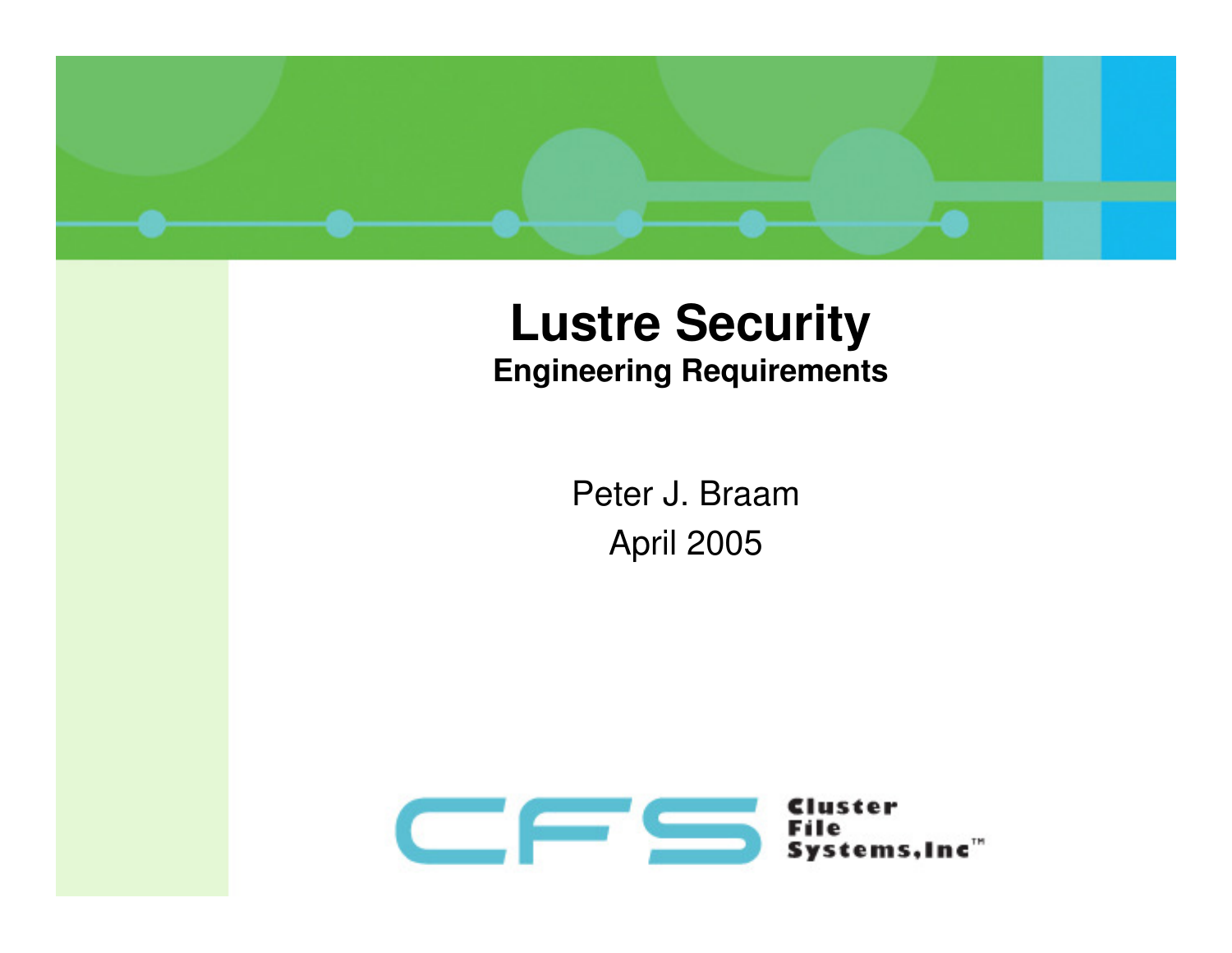

### **Outline**

- $\mathcal{L}^{\text{max}}$ Problem Statement
- $\mathcal{L}_{\mathcal{A}}$ Architectural Strategy
- System Context
- **Service Service** Architectural Views
- **STATE** How the architecture works

This presentation is crafted to be compliant with the standards explained in:

Clements, P.; Bachmann, F.; Bass, L.; Garlan, D.; Ivers, J.; Little, R.; Nord, R.; & Stafford, J. Documenting Software Architectures: Views and Beyond. Boston, MA: Addison-Wesley, 2002. **(SEI series in software engineering)**

Cluster File Systems, Inc. is an SEI TSP(sm) transition partner.

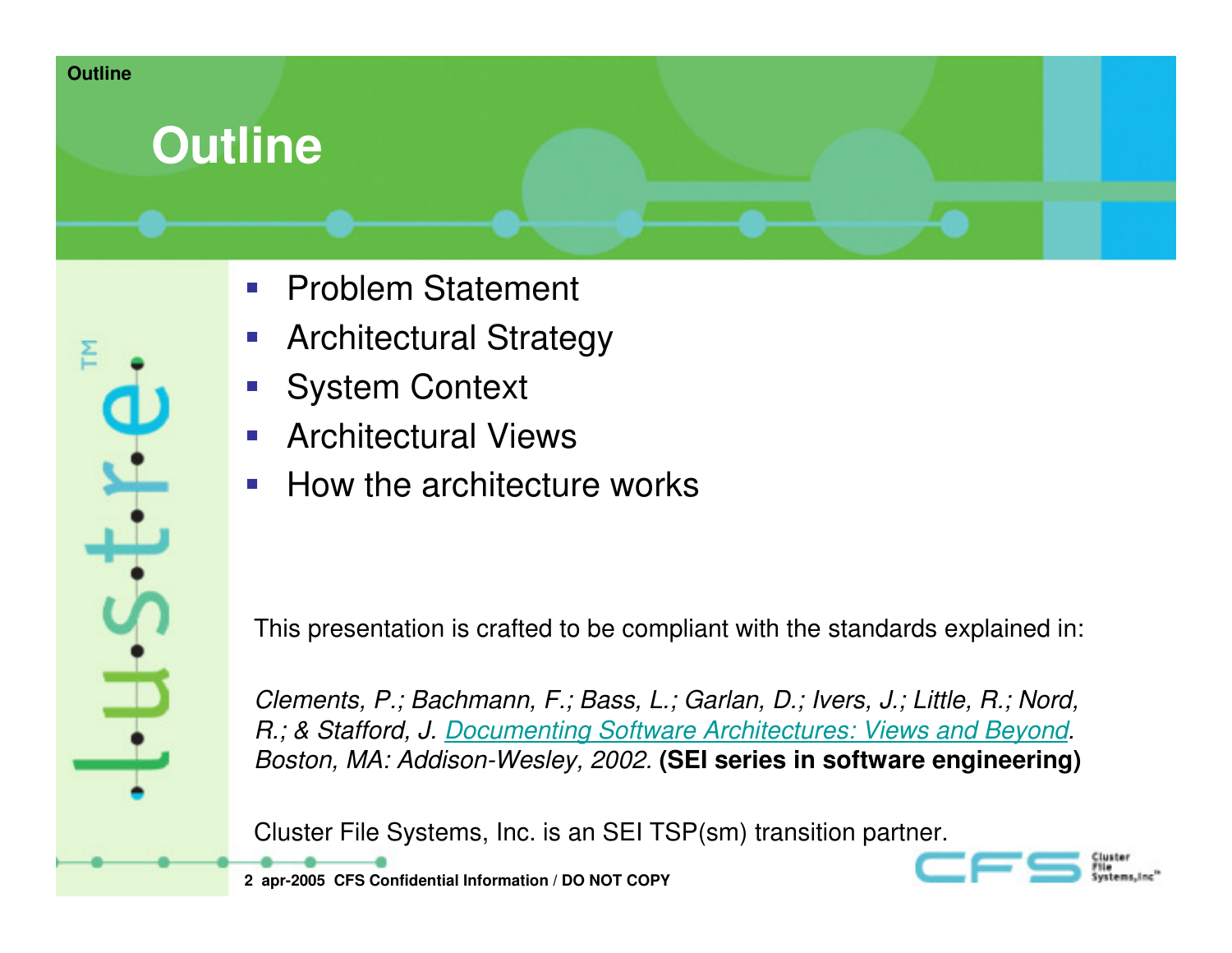### **Problem Statement**



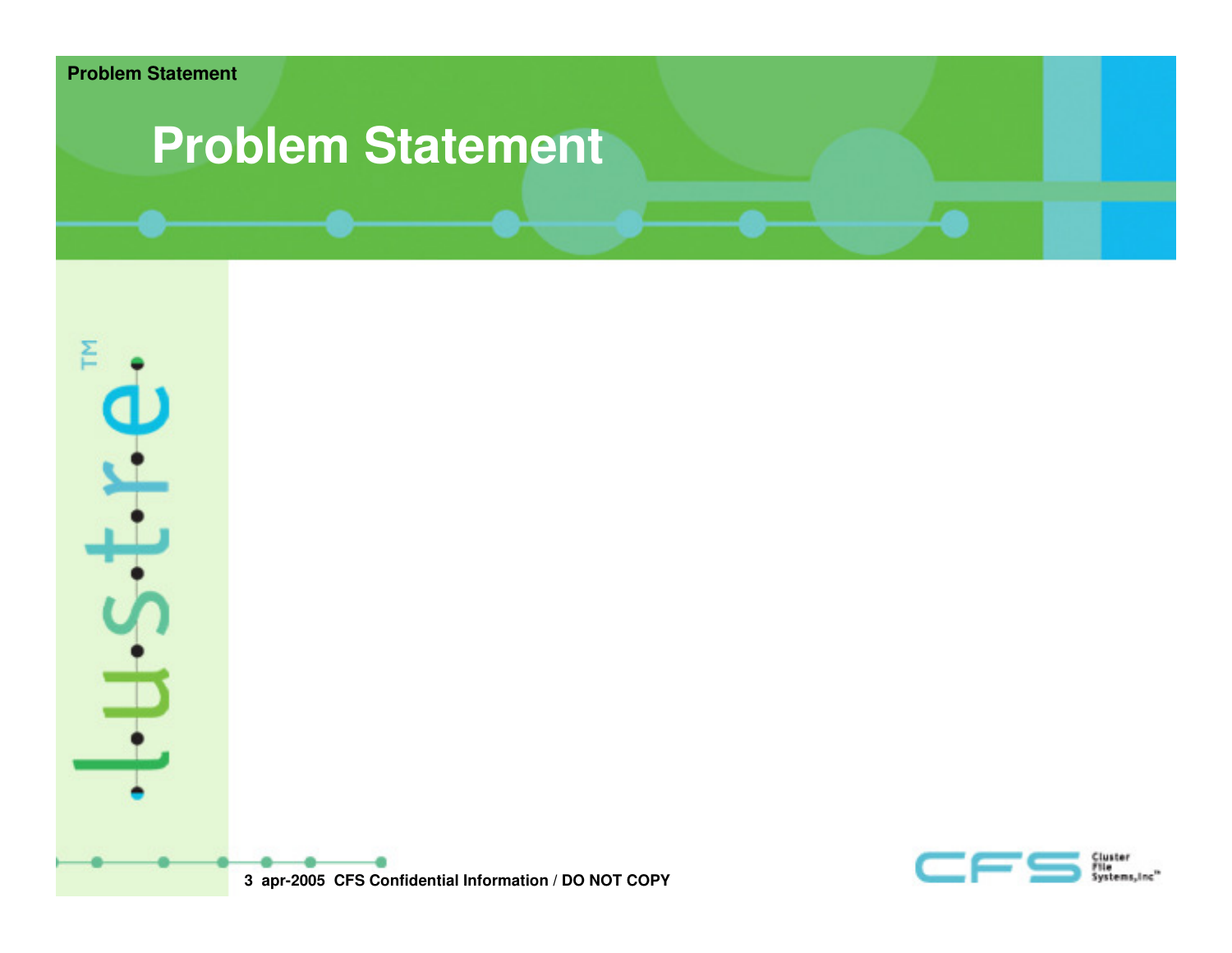# **Lustre security requirements**

- $\mathcal{L}_{\mathcal{A}}$  Input from
	- **Trilabs SGPFS contract** П
	- П Marquee customers
	- **Experience with other systems**  $\mathcal{C}$

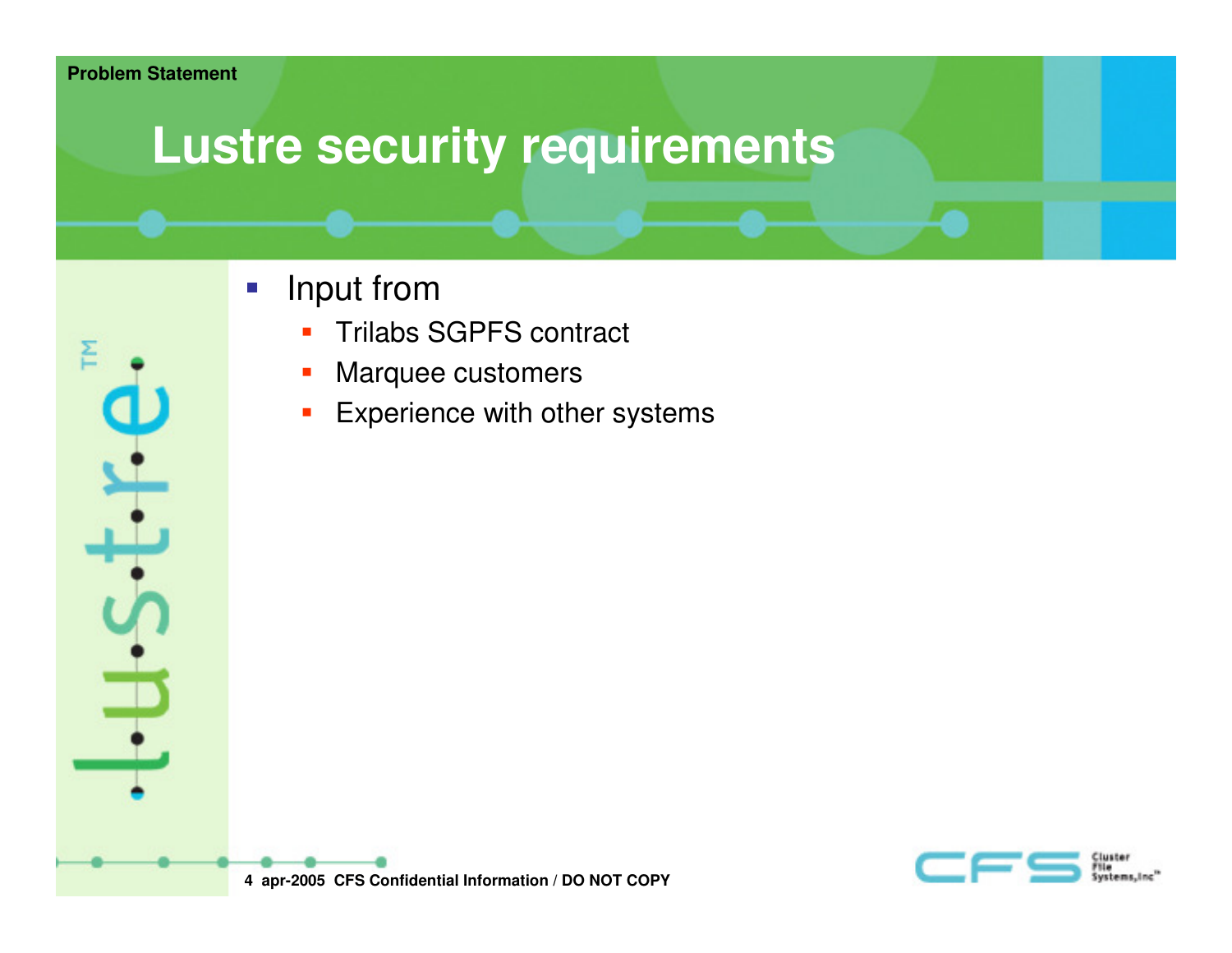### **Features requested**

- $\mathcal{C}_{\mathcal{A}}$ network policy – don't penalize "secure" nets
- GSSAPI authentication with Kerberos5 initially **Service Service**
- **Service Service**  Interoperate with existing user/group database
	- ▉ Handle remote user and group data bases
	- **•** Optionally retain strict POSIX and administrative features ▉
- e<br>S Instant revocation
- e<br>S PAG's
- ACL
	- POSIX ▉
	- ▉ with remote handling
- **Capabilities to protect objects and access by FID Service Service**
- **Service Service** Auditing
- **Encrypting file data Service Service**
- **Location dependent authorization Service Service**
- **Secure handling of write-back caches Service Service**



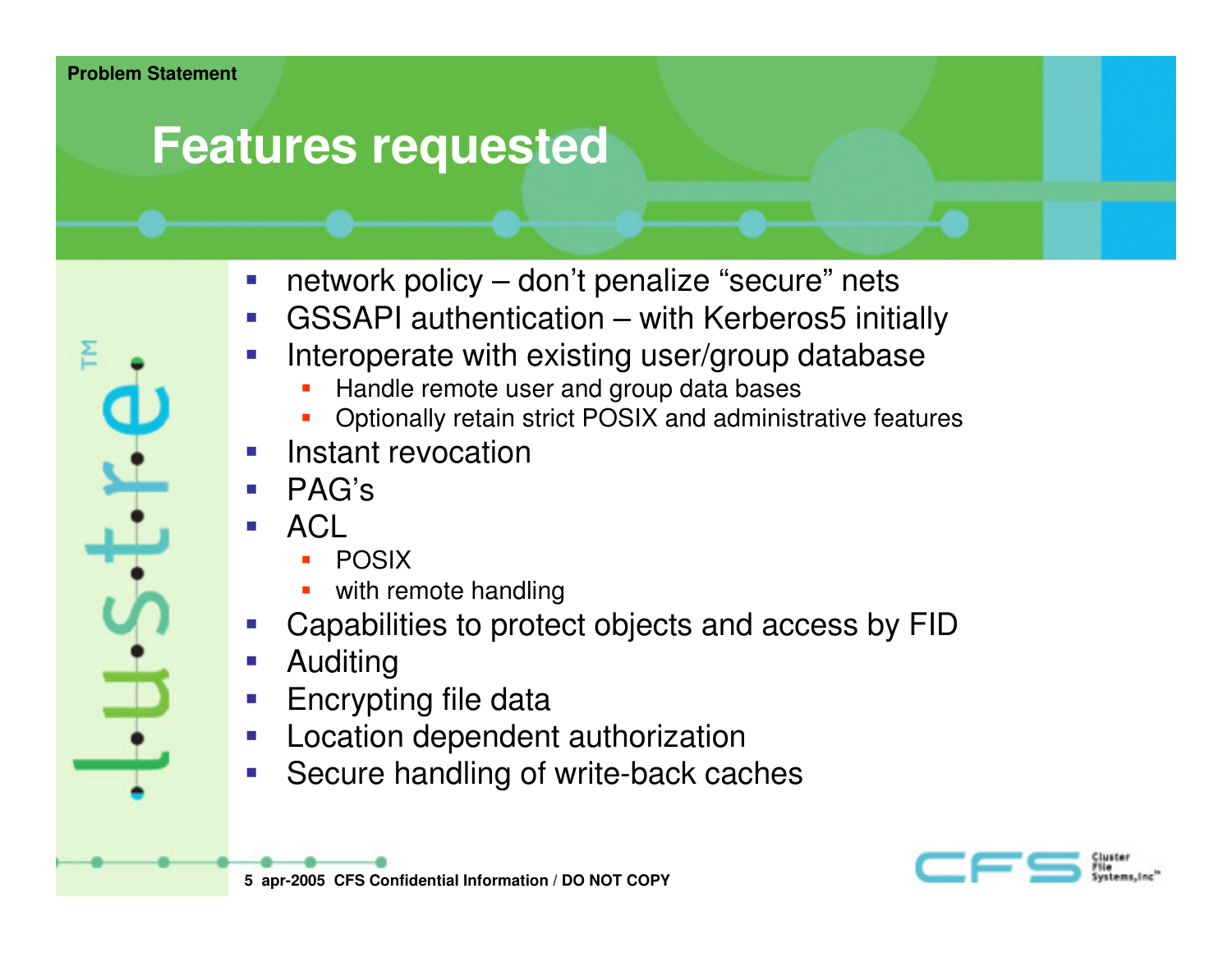

# **Architectural Strategy**



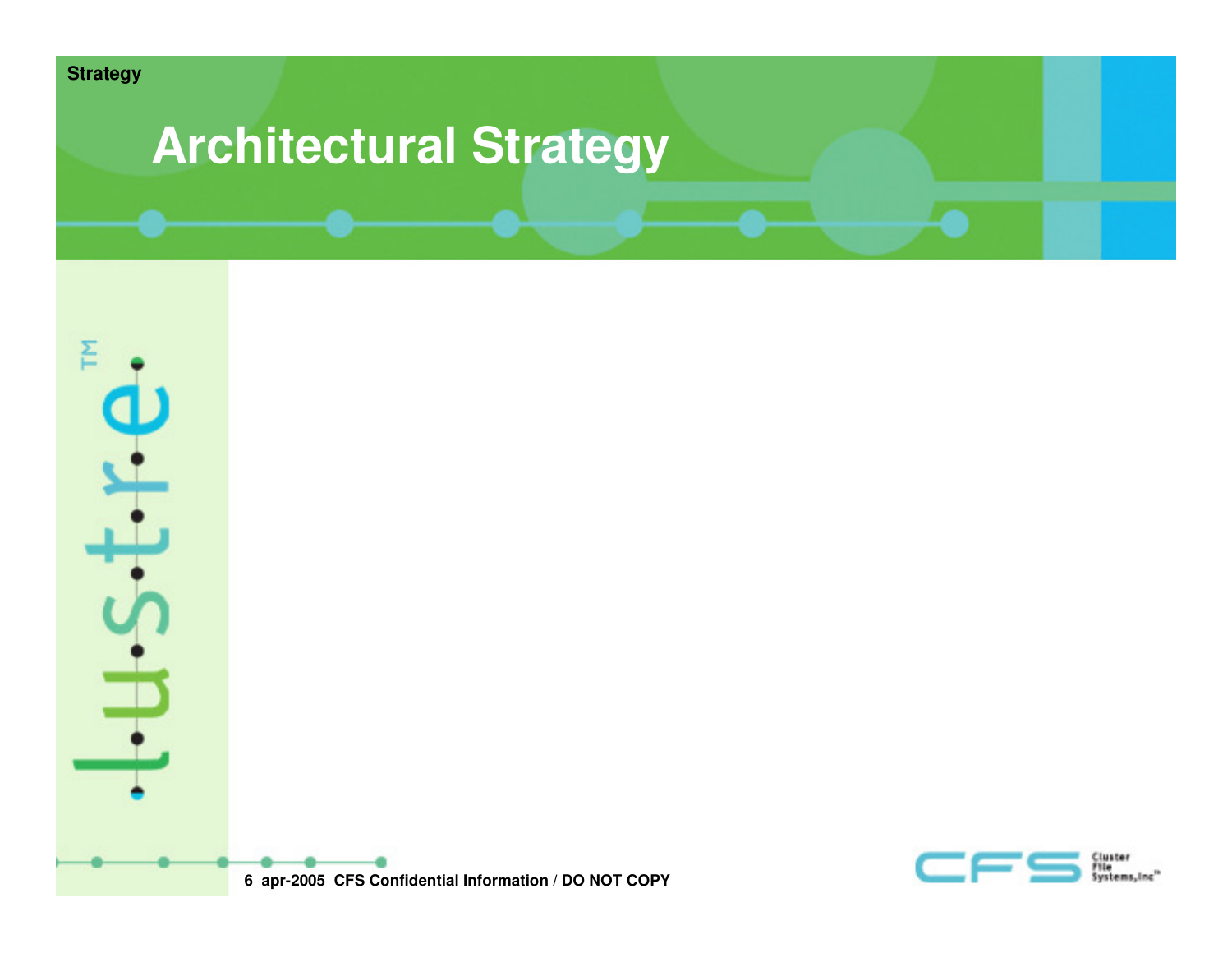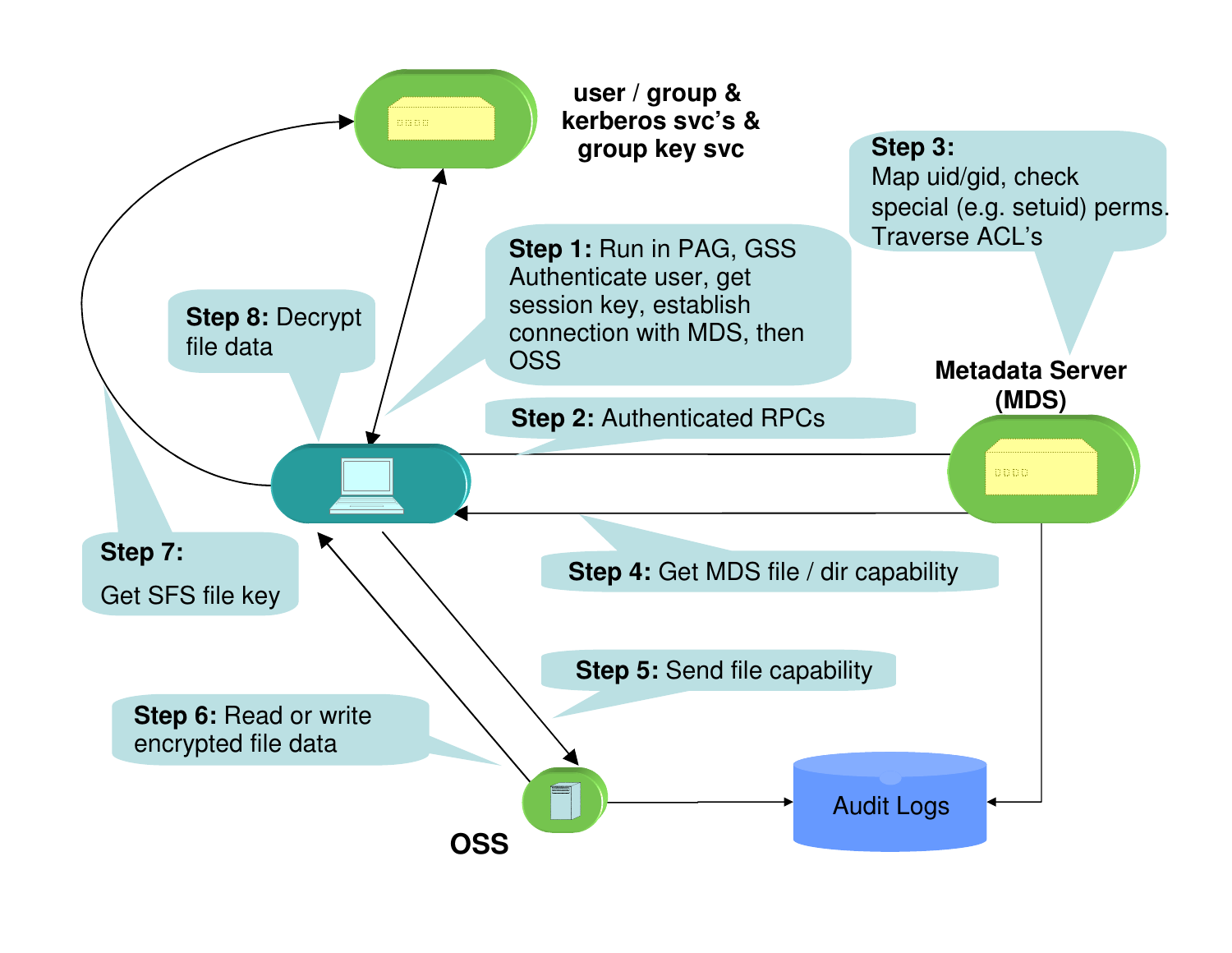

## **System Context**



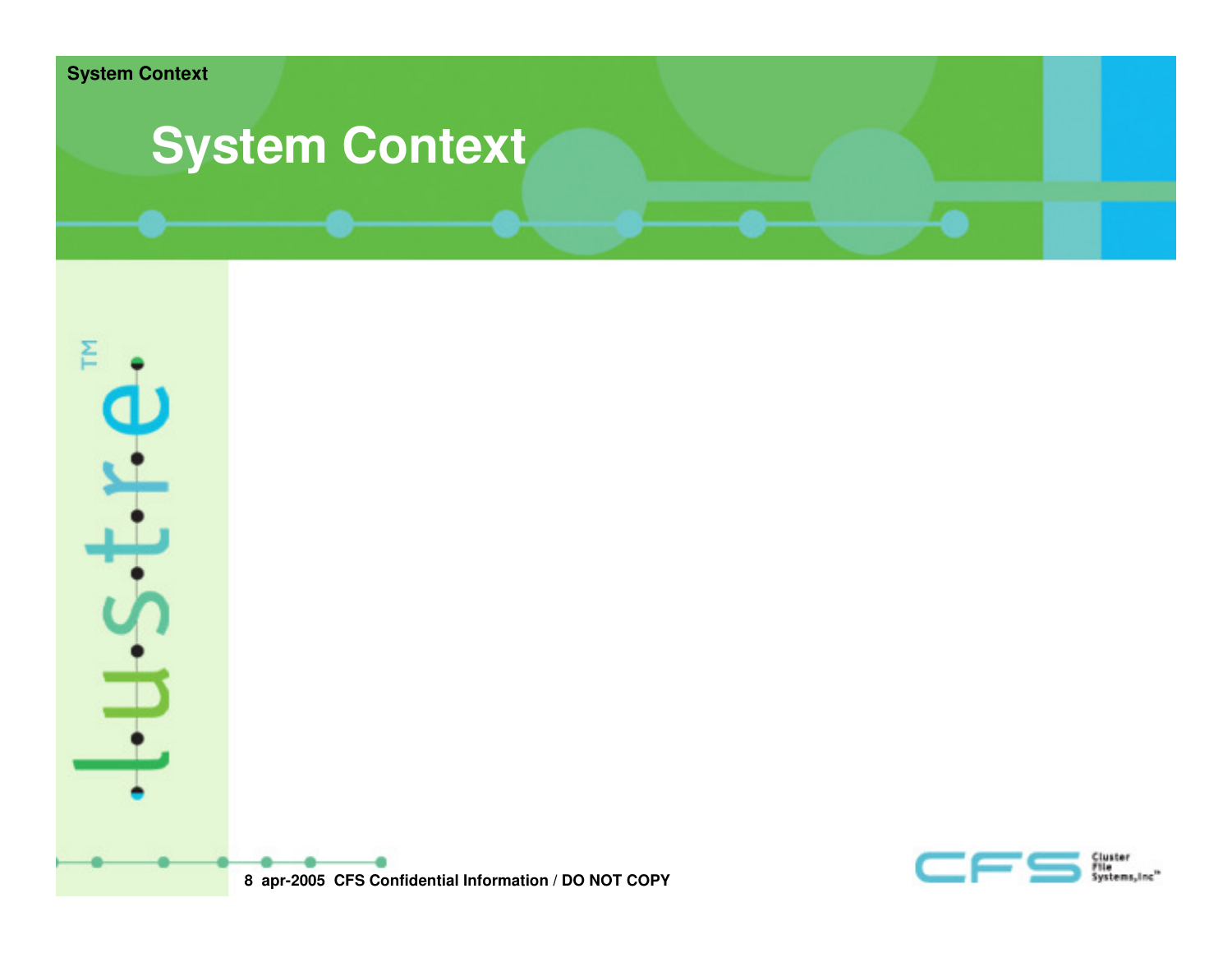# **Existing site managed infrastructure**

- Site should have a user / group database
- $\overline{\mathcal{M}}$  Consistent among all servers
	- **Perferably consistent among all clients** П
- **STATE** Kerberos database
- $\mathcal{L}_{\mathcal{A}}$ Lustre uses normal user level system API's for access

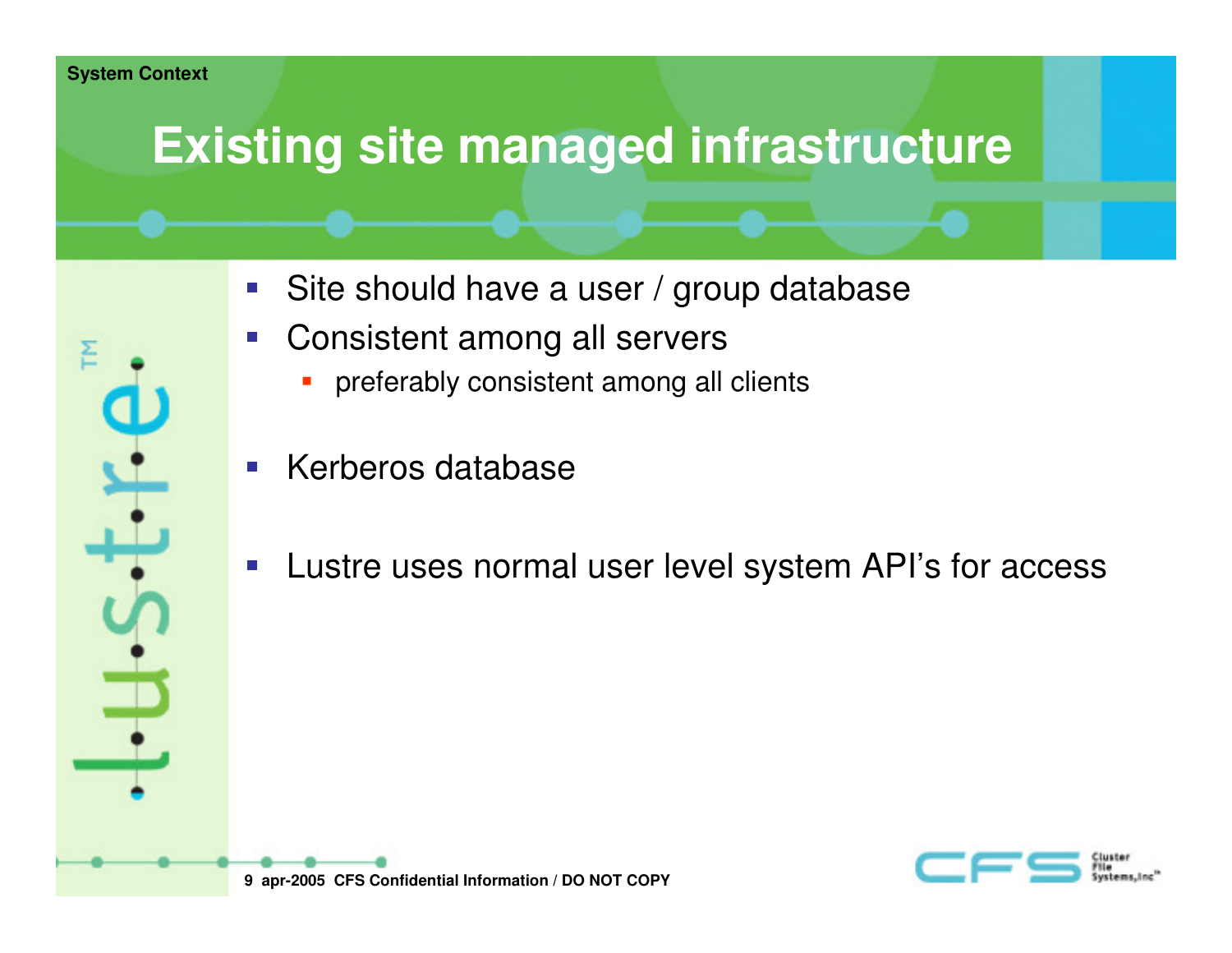## **Lustre introduced infrastructure**

- $\mathcal{L}^{\text{max}}$ **Client** 
	- П Key to enable root to mount
- $\mathbb{R}^3$  Enlarged UID database for use by MDS
	- **Grant certain principals special permissions**  $\mathcal{L}_{\mathcal{A}}$
	- $\mathcal{L}_{\mathcal{A}}$  Optional, but most sites will want a few entries
		- E.g. a user allowed to analyze audit logs

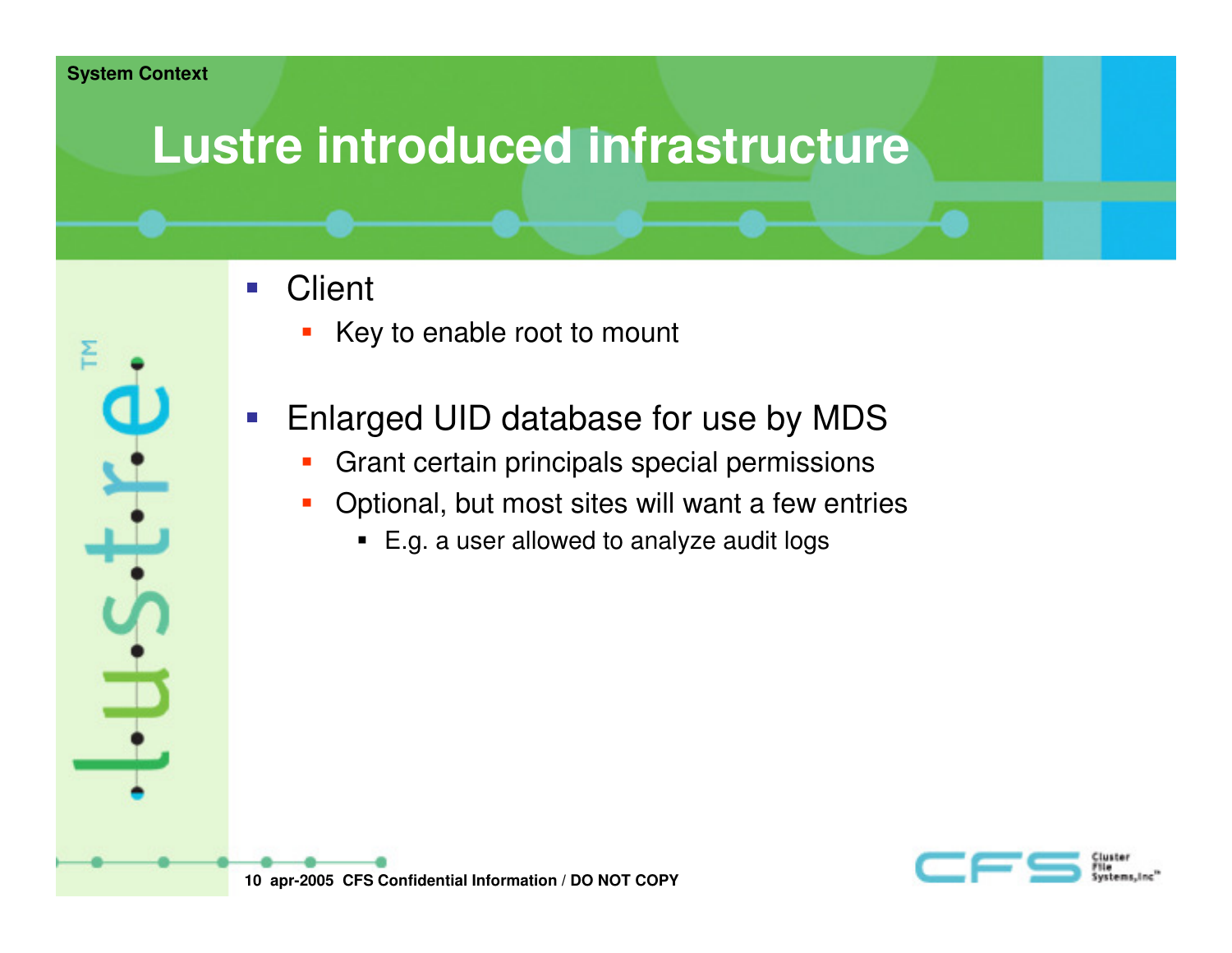## **Architectural Views**



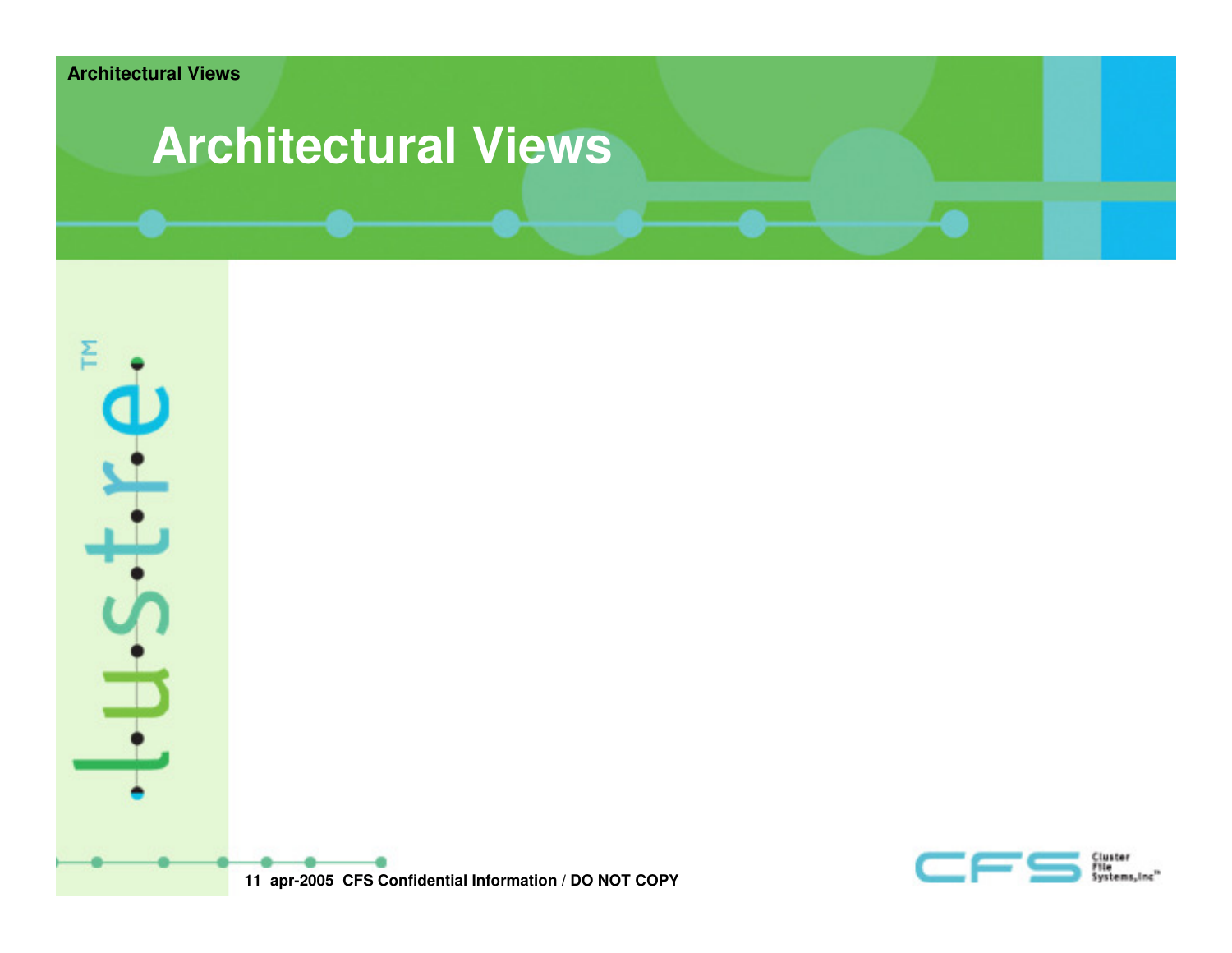# **Network policies**

- $\mathcal{L}_{\mathcal{A}}$  Receiving packets:
	- П write data in a buffer
	- П deliver an event
- **STATE** This is done by the NAL & Portals
- **Service Service**  NAL can set flag in events for incoming requests for
	- H traffic incoming on a certain interface AND/OR
	- П from a trusted subnet or list of addresses
- **STATE**  This enables options. For example, servers:
	- П let local cluster networks bypass security
	- П subject traffic from subnets or routers to less scrutiny

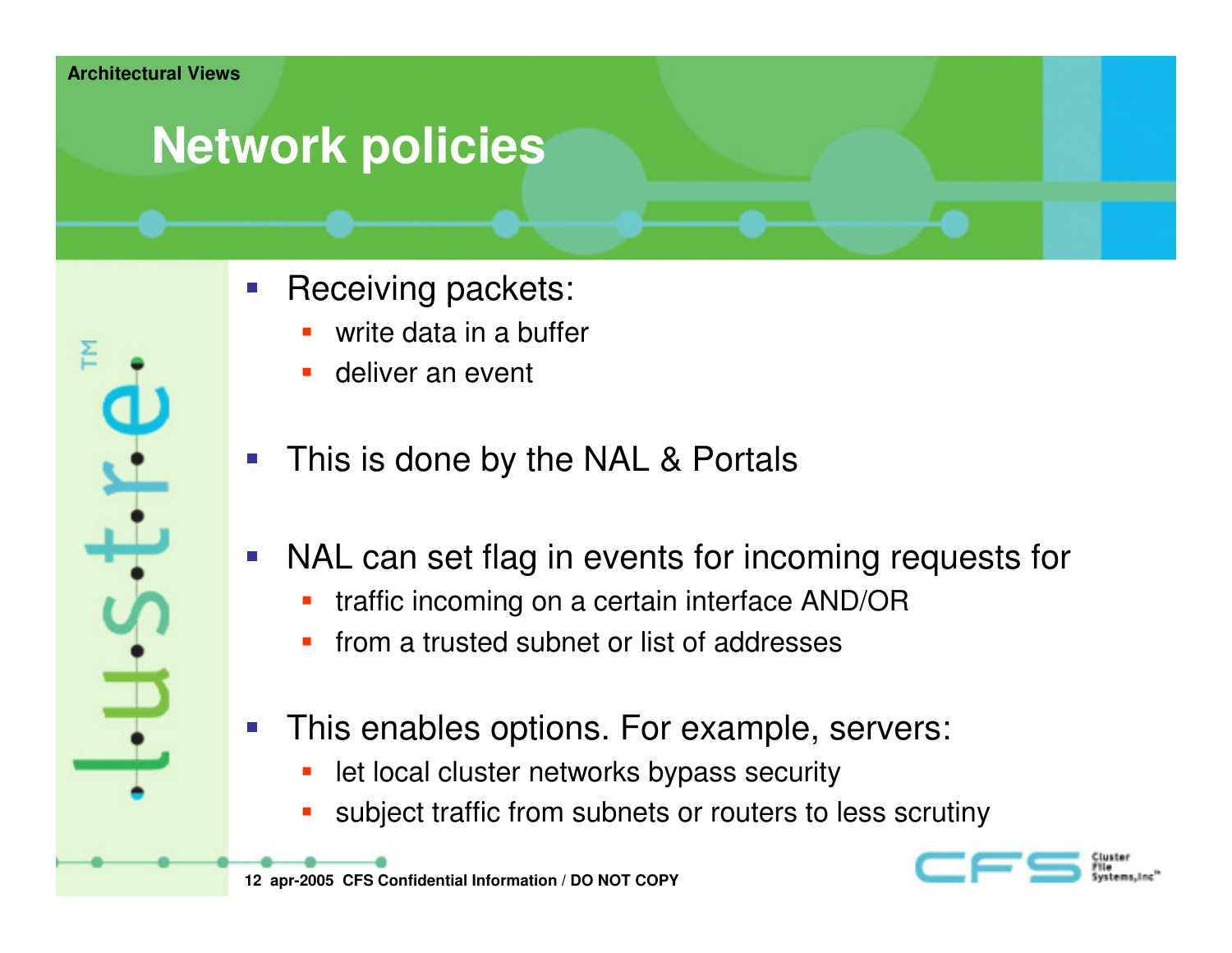# **GSS-API based authentication**

- $\left\vert \cdot\right\vert$  Enquiry handshake
	- П Phase one: get servers capabilities (un-encrypted)
	- П Setup GSS context if server allows
	- П Phase two: get targets requirements / capabilities (encrypted)
	- П Now proceed with normal request processing
- Setup GSS context
	- П Make standard upcall to modified NFS v4 client GSS daemon
	- **Modifications ask Lustre for context GSS context, using ptirpc** П
		- Normally SUN RPCSEC
	- Almost unmodified (from NFS) GSS handling on the server sideП
		- Security context only established if Kerberos principal has an account



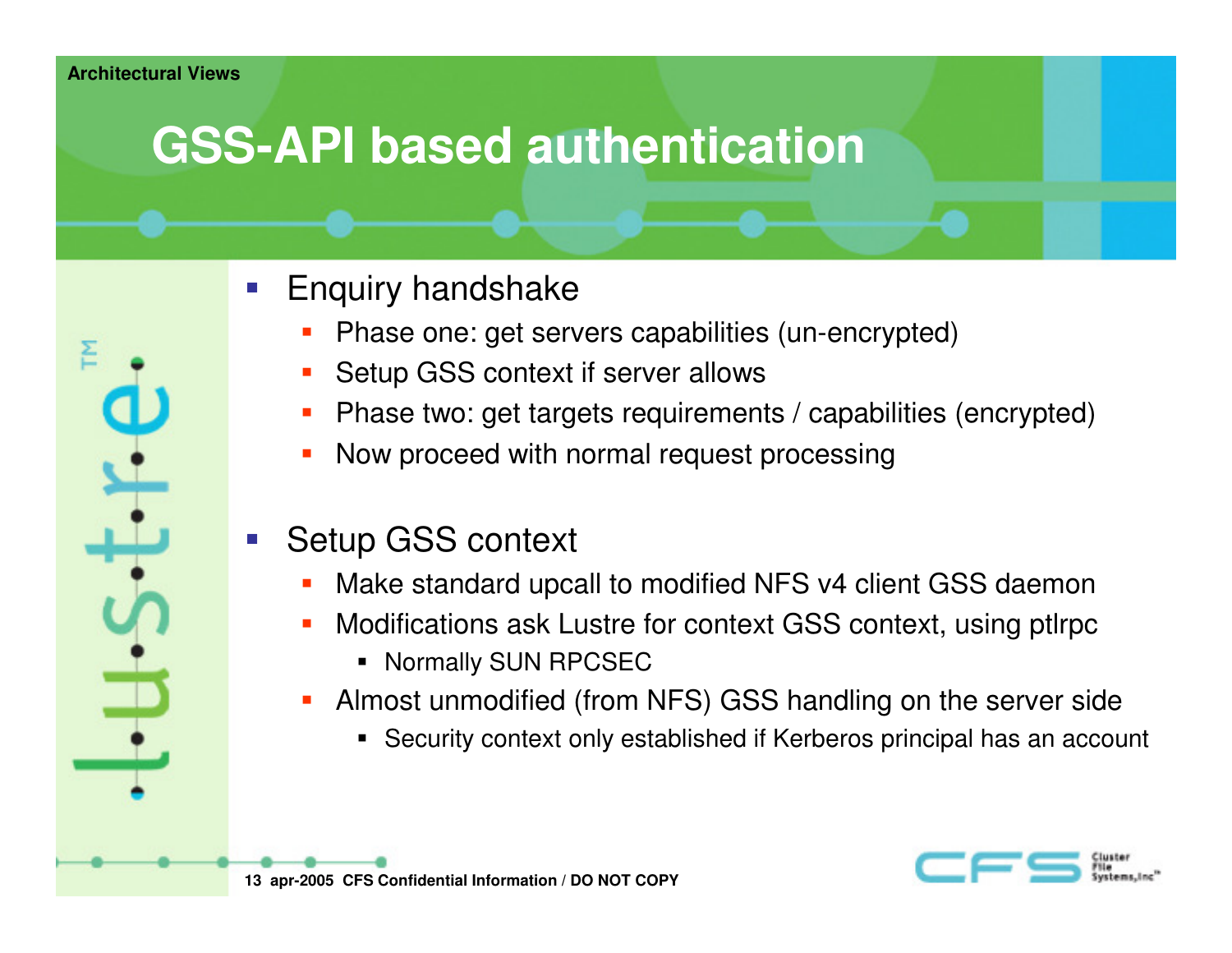# **GSS buffer handling**

Request buffers are prepared by ptlrpc



- Intercept:
	- П Just before sending
	- **Just after receiving** H
- Apply integrity & encryption code to buffers
	- П Include security context data
- Based on code from NFS v4
	- **Many fairly trivial modifications** П
- The total GSS patch is large (~8% of Lustre)



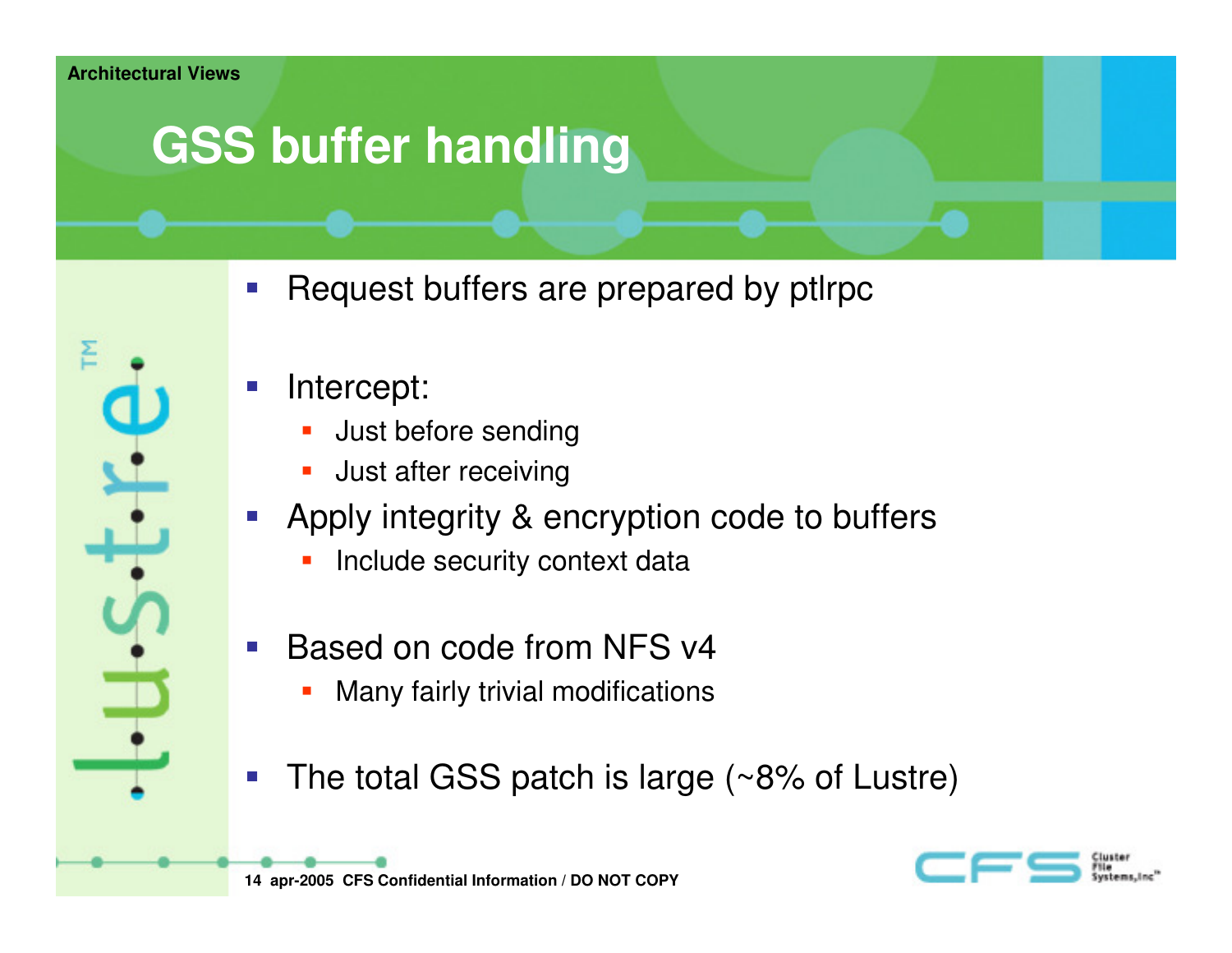# **User and Group Handling**

- **GSS** sends a name to the server
- **STATE**  Lookup in normal user / group databases on MDS get:
	- П uid
	- П gid
	- П group membership
	- for the principal
- **Service Service**  Recently found entries are cached in kernel
	- H context cache can be flushed
- **STATE**  Server threads
	- **Use this context** H
	- П **Chroot**
	- П Occasionally use root permissions (e.g. to write a log file)

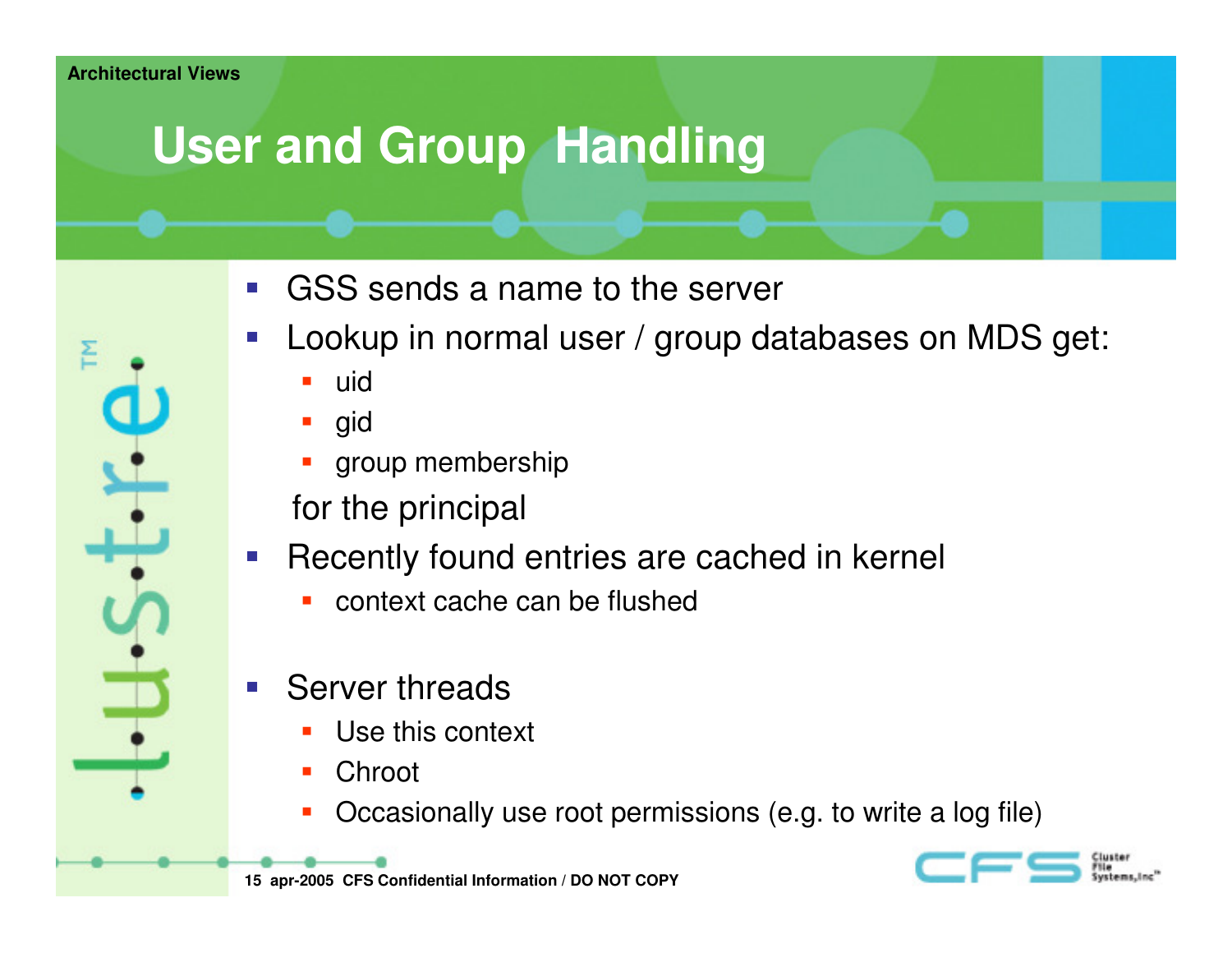#### **Remote access**

- $\mathcal{L}_{\mathcal{A}}$ Client user / group database != MDS database
- $\mathcal{L}_{\mathcal{A}}$  For authenticated principals MDS maps:
	- $\blacksquare$ uid and
	- H primary group
	- П does not map secondary groups
- $\mathcal{L}_{\mathcal{A}}$  All other uid's / gid's are mapped to
	- $\blacksquare$ unknown Lustre user id
	- П unknown Lustre group

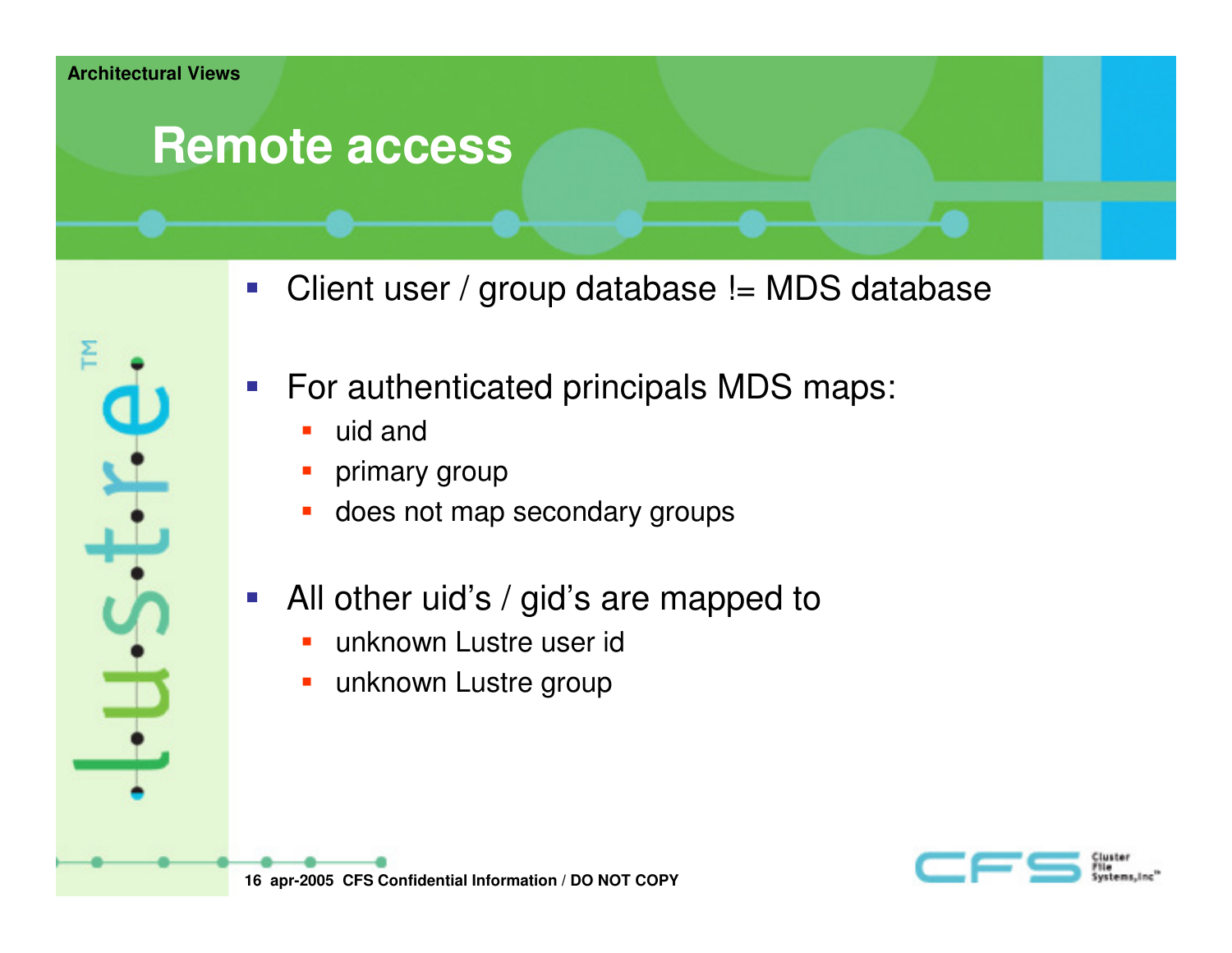# **POSIX features & special permissions**

- **STATE** Lustre servers need privileged access
- **A backup program may need raw FID access**
- **An audit log analyzer may need raw FID access**
- **Most servers need Lustre to respect setuid / setgid STATE**
- **The samba server needs Lustre to respect setgrps** 
	- П Reducing group membership can always be respected
	- **-** Root can set groups arbitrarily allow only trusted software П
- **STATE** Most clients should face root squash
- To handle this:
	- П principal can obtain special treatment
	- П MDS queries a secondary user database upon connect
	- П clients always send all groups and fsuid / fsgid to MDS

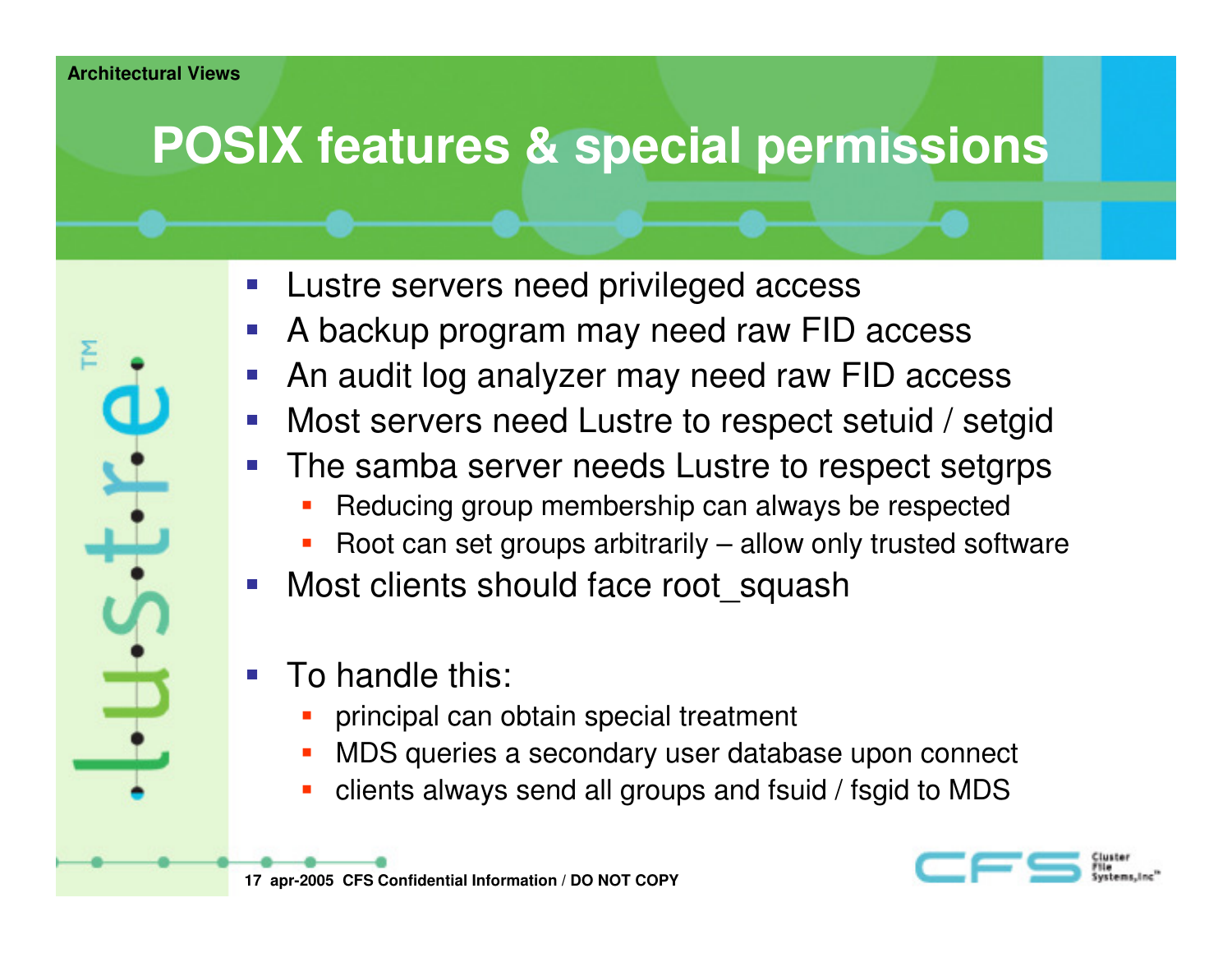#### **Revocation**

- 
- $\overline{\mathcal{L}}$ Remove user from user / group database
- $\mathcal{L}_{\mathcal{A}}$ Force MDS servers to drop security contexts
- $\mathcal{L}_{\mathcal{A}}$  Re-authentication will fail
	- $\overline{\mathbb{R}}$ client may even get evicted, but will re-connect
- **Service Service** Capabilities can also be revoked – see below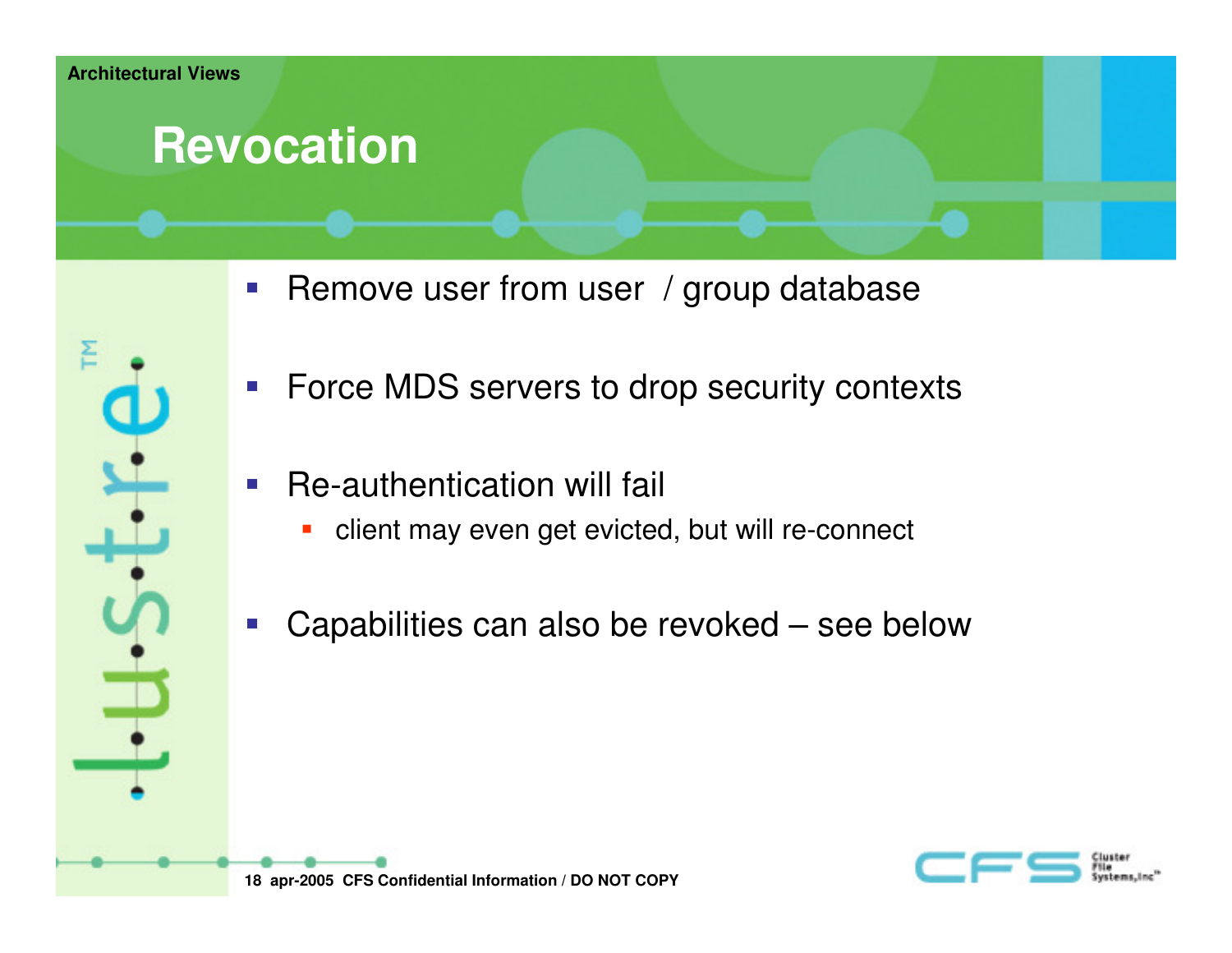#### **Architectural Views**

#### **PAG's**

- **Service Service**  Process authentication groups
	- **a** group of processes enjoying one GSS credential П
	- H typically smaller than all processes running as a uid
- principally there to defend against
	- П root does **su "user"**
		- **and obtains permission for user**
	- П multiple "logins" to a Lustre client
		- one login should not borrow GSS credentials from another
- But:
	- П If root can write kernel memory
	- **If root can tinker with ticket files** П
	- this all becomes almost pointless need better infrastructureП
- **Service Service**  If better NFS v4 solution arrives in-time will use it
	- П Otherwise CFS will provide a basic AFS style patch



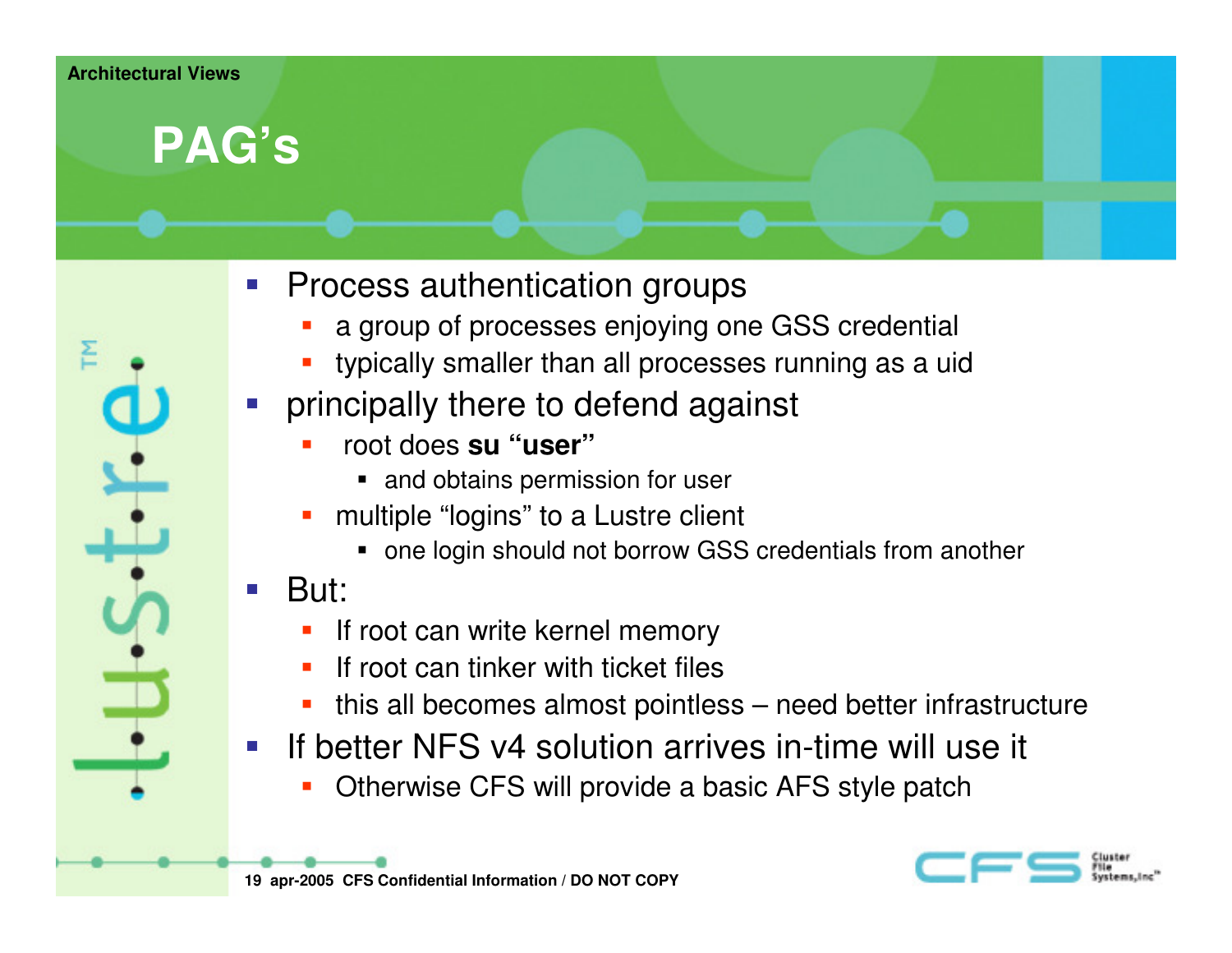

- $\mathbb{R}^3$ Lustre implements POSIX ACLs
- $\mathbb{R}^3$  If client has same uid / gid database
	- П use existing ACL API's in Linux
	- H use extended attribute manipulation
	- П cache ACLs
	- П high performance
- For remote clients (different uid & gid's)
	- П ask MDS to perform ACL updates and queries
	- H cache (& revoke) recently granted permissions
	- П user can issue standard ACL commands
		- hope to get slightly modified ACL utilities adopted

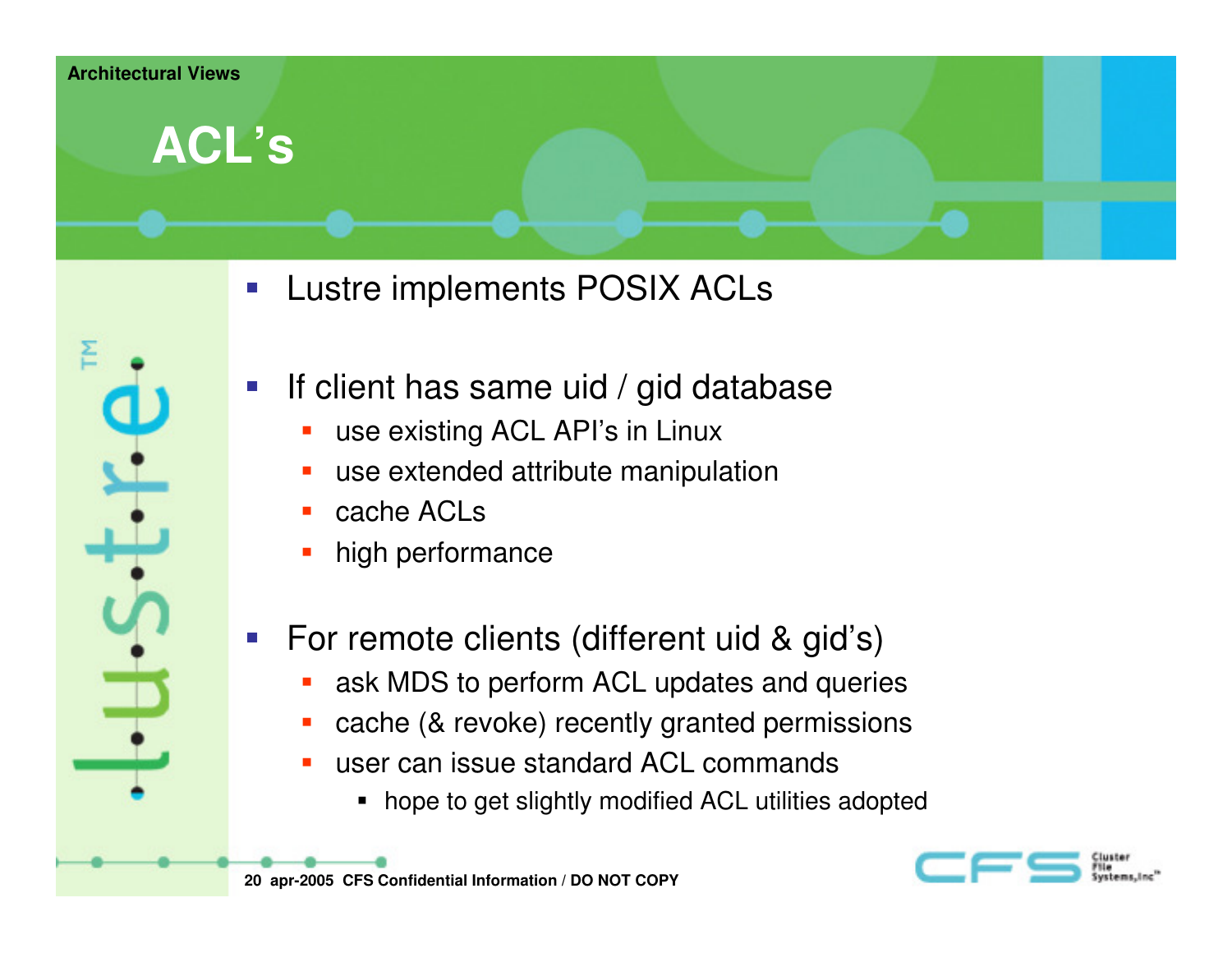## **Capabilities**

- $\mathcal{L}_{\mathcal{A}}$  MDS gives out
	- П object id's for file data objects
		- used for read / write, truncate operations by clients
	- ▉ FID's for MDS inodes
		- used for lookup, getattr, setattr and other operations by clients
- **A** well behaved client will
	- П only do I/O with objects after a successful open
	- **handle lock revocations for ACL's, mode bits, owners** П
- **Service Service** but .. this needs to be enforced reasonably
- Use capabilities

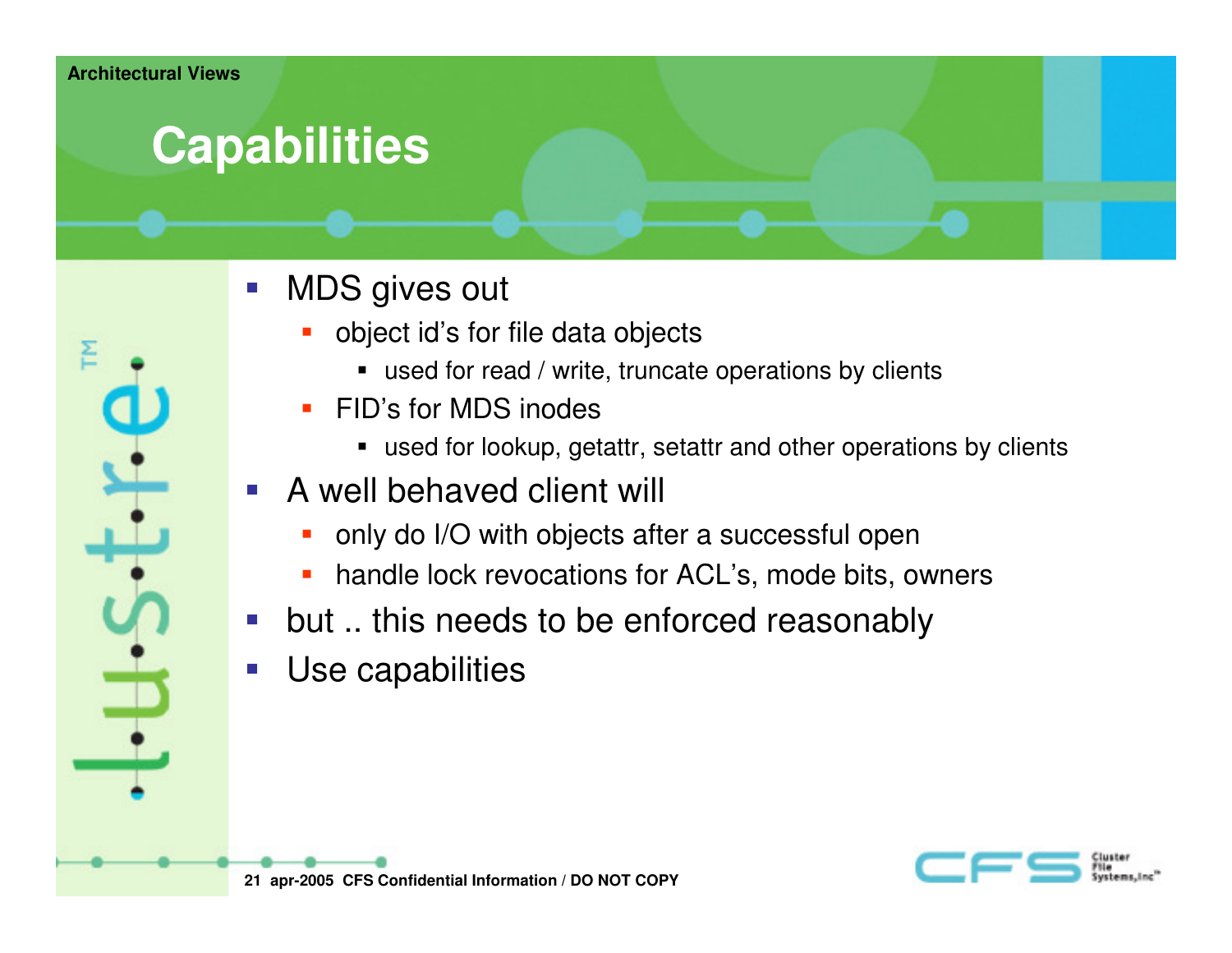## **Capabilities**

- **Service Service** tamper-proof – only for specific ops on specific objects
- time limited
- **•** transmitted encrypted
- **Can contain owning kerberos principal Service Service** 
	- П service using capability needs GSS to check principal
	- H kind of need client-OST GSS for data integrity checks
- can contain owning client identity (not planned now)
	- П service using capability needs gss to check client
	- П such capabilities cannot be snooped
	- П prevents job wide capabilities
- **Service Service**  Revocable – distribute revocation list to OSS's
	- П by fid, by principal, by client
	- H or invalidate all capabilities and manage revocation from the MDS

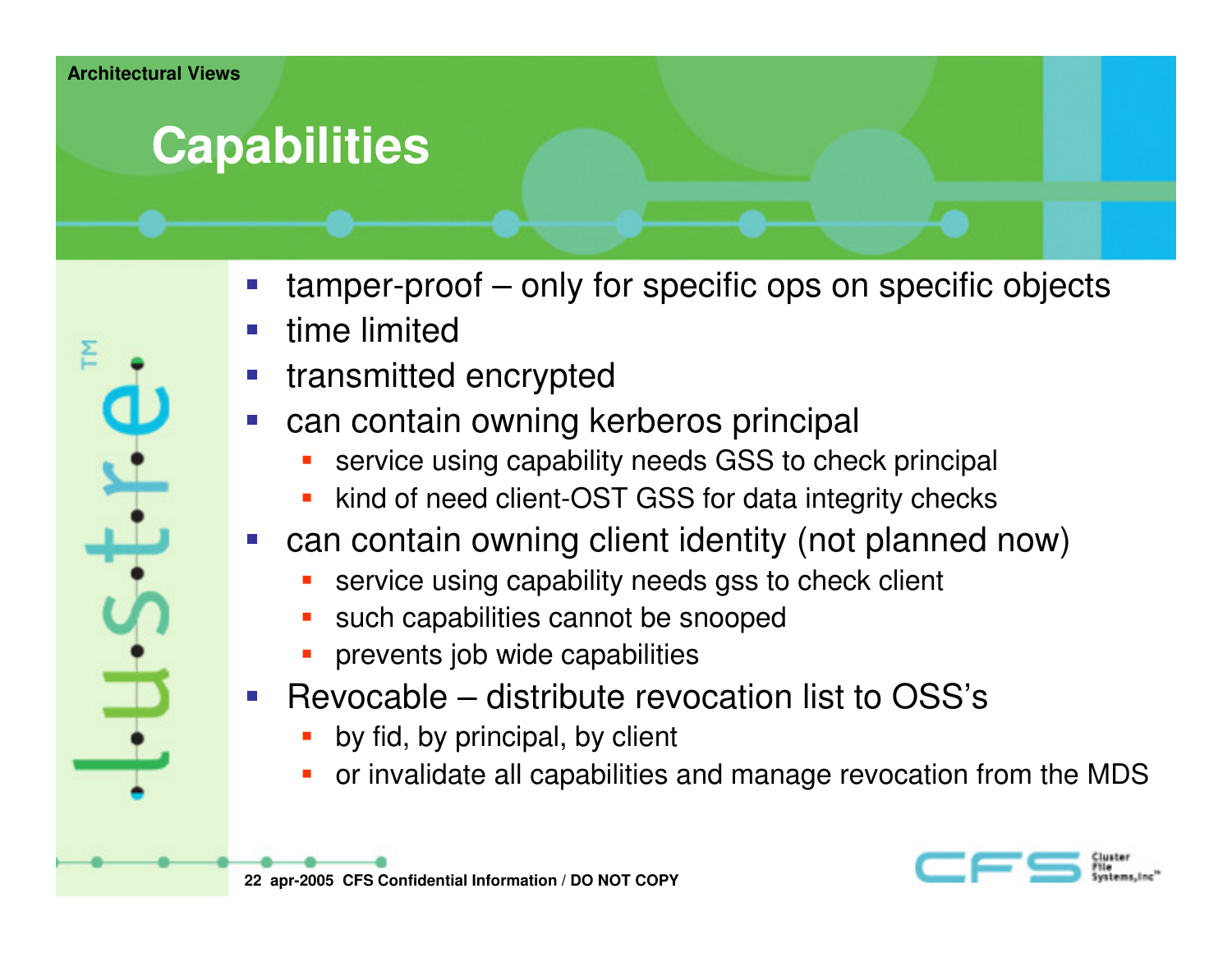# **Renewing capabilities**

- $\mathcal{L}^{\text{max}}$  I/O can last a long time
	- Once a file is open, client can renew a capability П
- Files may need to be re-opened on recovery
	- П Requires a capability
	- П Permissions on the file may have changed
		- **•** re-opening must remain possible
- **Some directories need similar treatment** 
	- П clients chdir into the directory
	- П mount points (?)
- Client renews capabilities well before expiry



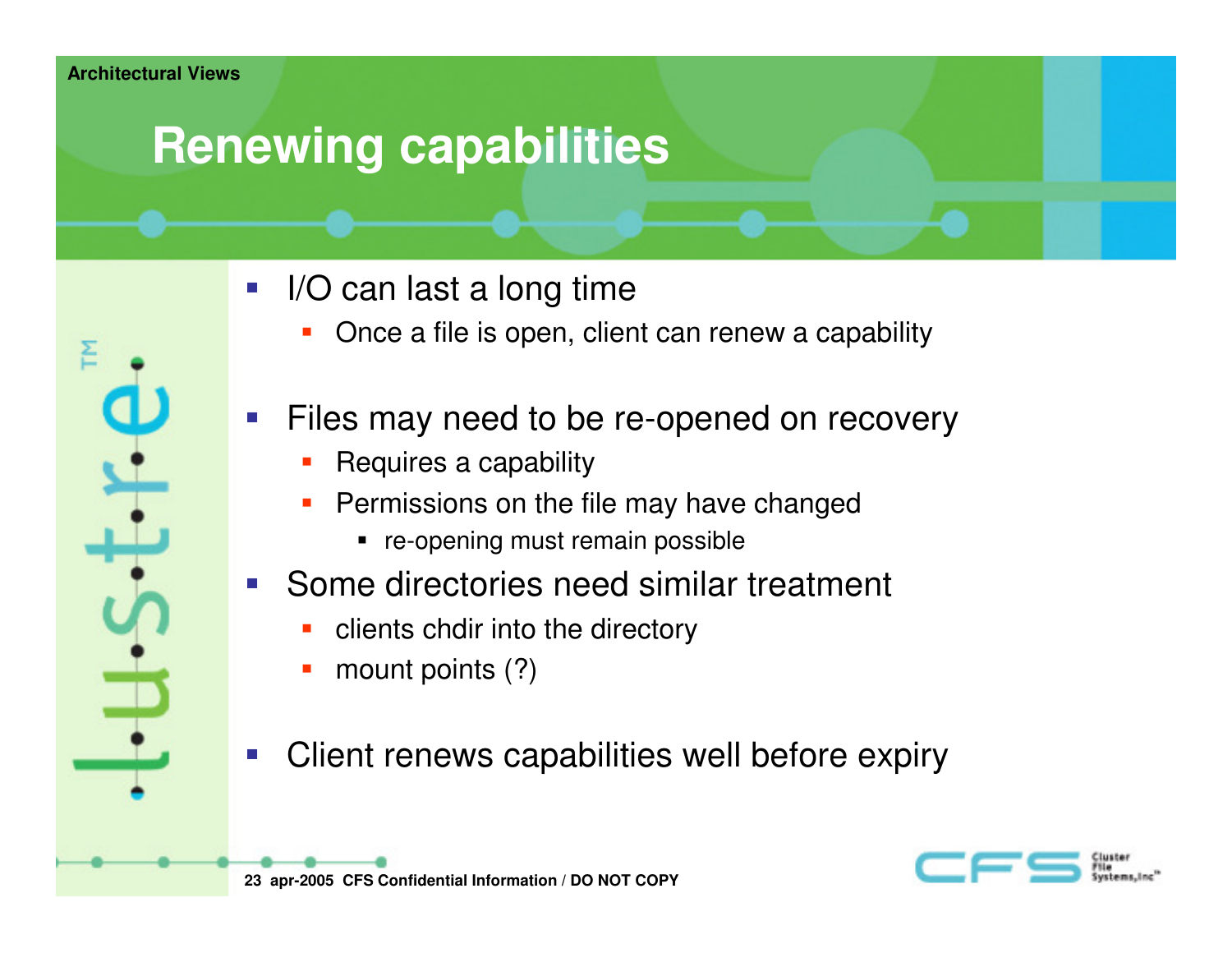

# **File data integrity**

- Can be done with GSS
- Can be done out of band by prepare / commit RPC's $\mathcal{L}_{\mathcal{A}}$



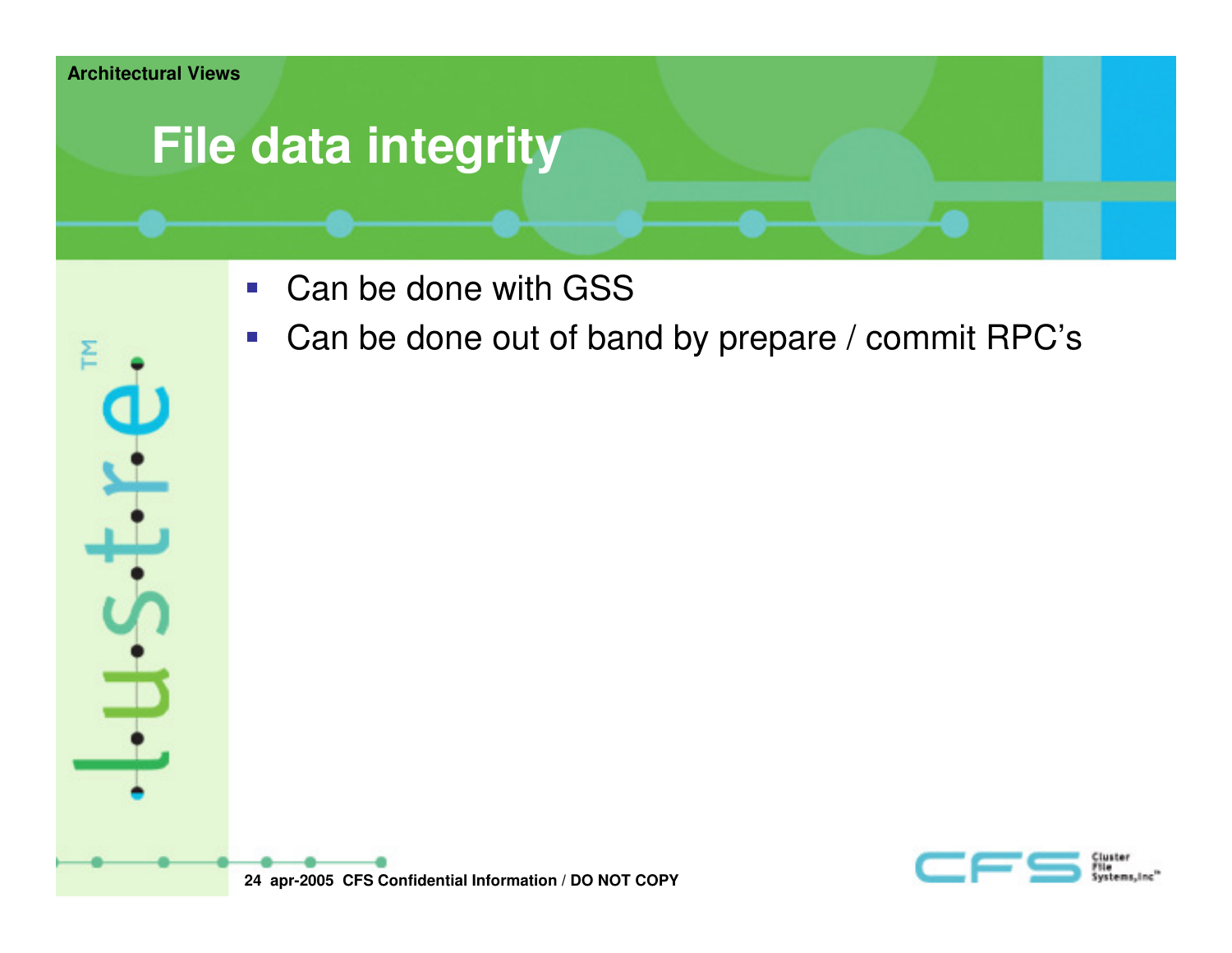# **Auditing**

- 
- $\mathbb{R}^3$  MDS's, OSS's, clients can audit
	- ▉ failed operations
	- **some subset of operations** ▉
- Audit logs contain enough info to know
	- ▉ which user
	- ▉ (tried to) access what pathname
	- ▉ for what operation
- $\mathcal{L}_{\mathcal{A}}$  Audit logs
	- **are stored in Lustre, are transactionally correct** ▉
	- ▉ Log is post processed into syslog
	- **Did data in log can be discarded after handoff** ▉
	- ▉ Presented as files
- Analysis
	- **EXECO** involves combinations of logs ▉
	- **P** requires objects to know owning inodes, inodes to know parent dirs ▉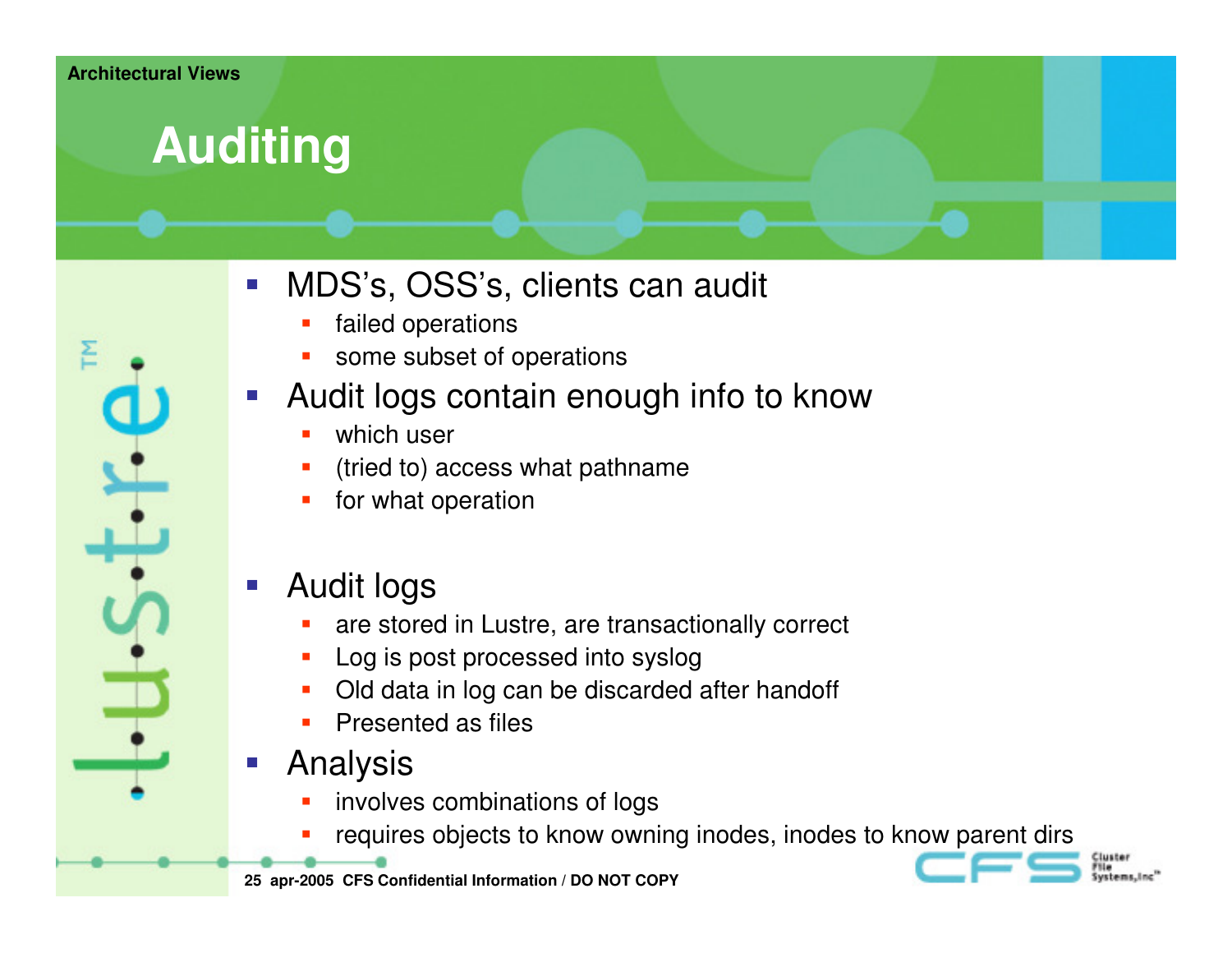# **Encryption of file data**

- **STATE** Use protocol similar to STK SFS
- Client can only receive/send encrypted file data
	- ▉ Encrypted file key and special ACL entries present in EA
	- ▉ A group key service can provide the un-encrypted key
- **STATE** Lustre will provide hooks for a group key service API
- Lustre will implement a simple group key service
	- ▉ inside the MDS
	- using POSIX ACL's ▉
- This applies to:
	- ▉ whole FS
	- ▉ flagged directories or flagged files
	- ▉ files in sub-trees (in future?)

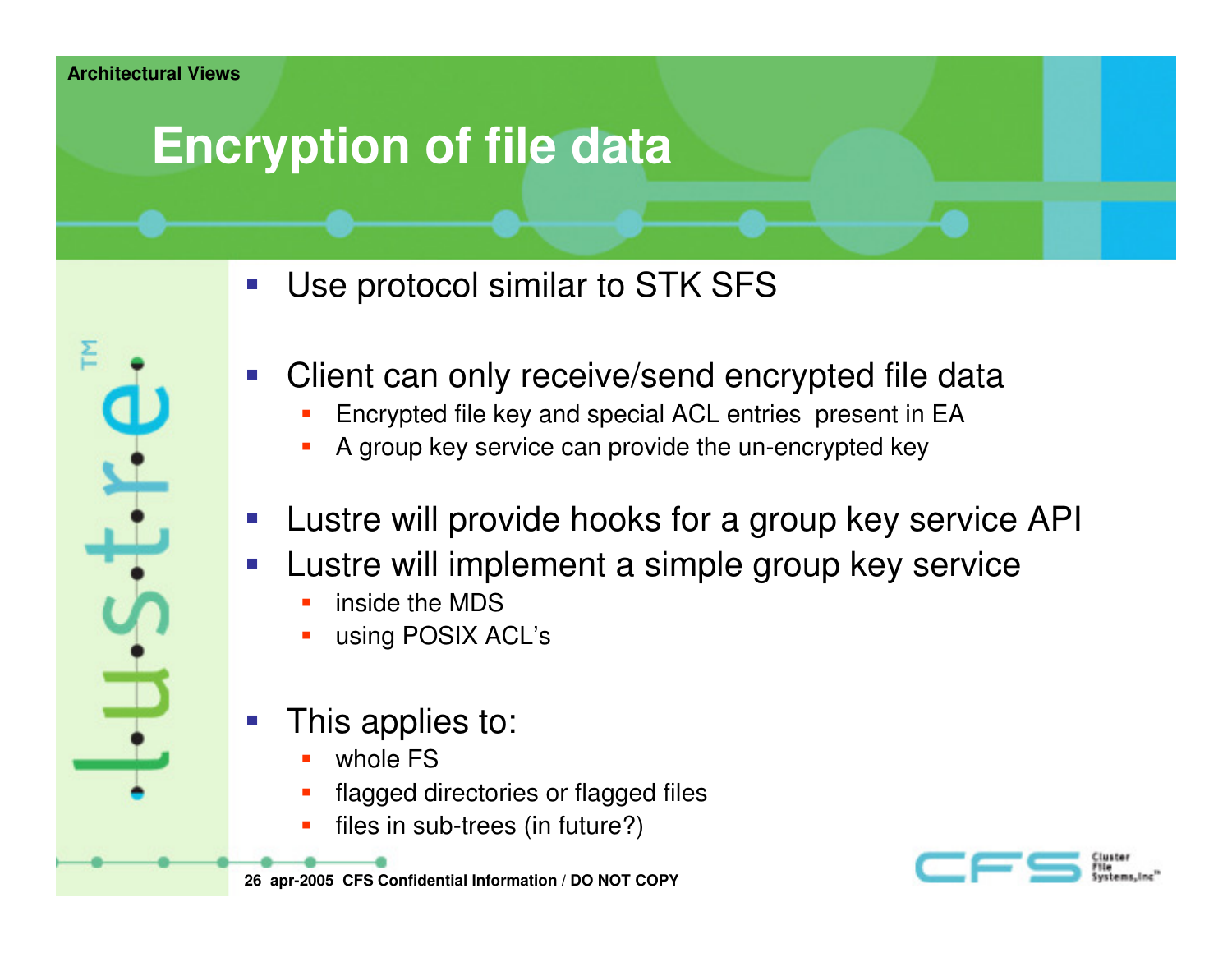#### **Architectural Views**

## **Encryption of directory tree**

- $\mathcal{L}_{\mathcal{A}}$ Not part of path-forward
- $\overline{\mathbb{R}^2}$ Server holds encrypted directories
- **STATE** Similar key mechanisms
- $\mathcal{L}_{\mathcal{A}}$ Clients have access to un-encrypted directories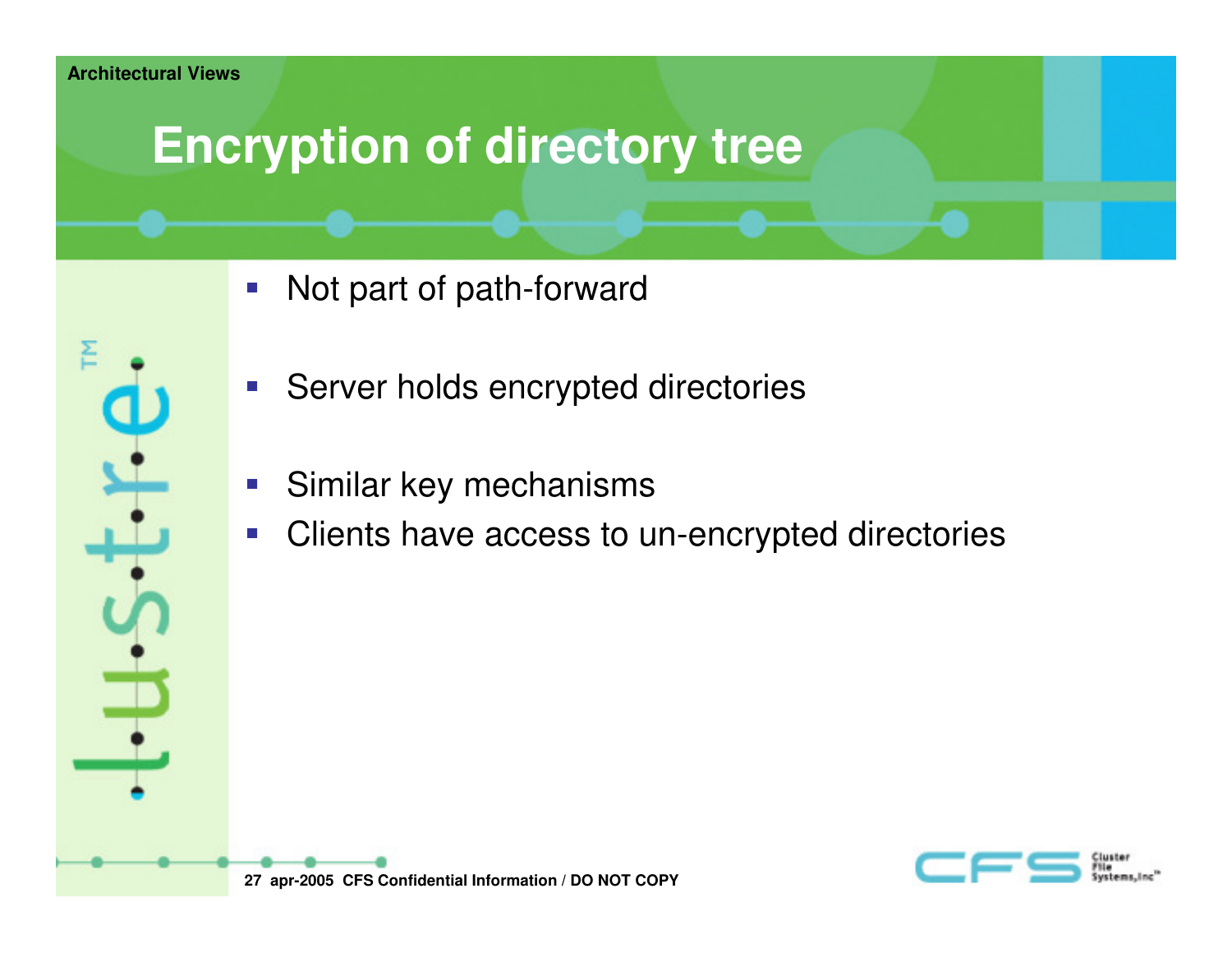## **Location dependent security**

- Not part of path-forward
- OST & MDT pools
	- **Local clients can often be determined reliably** П
		- See network policy slide
	- П With strong network control Lustre source net can be reliable
	- П Often deserve preferential treatment
		- e.g. RW access instead of RO
		- **Permissions to create instead of read**
- **STATE** Use this
- **STATE**  lookup and open implement different policies
	- П e.g. directories appear RX or RWX
	- П file open returns RO file handles

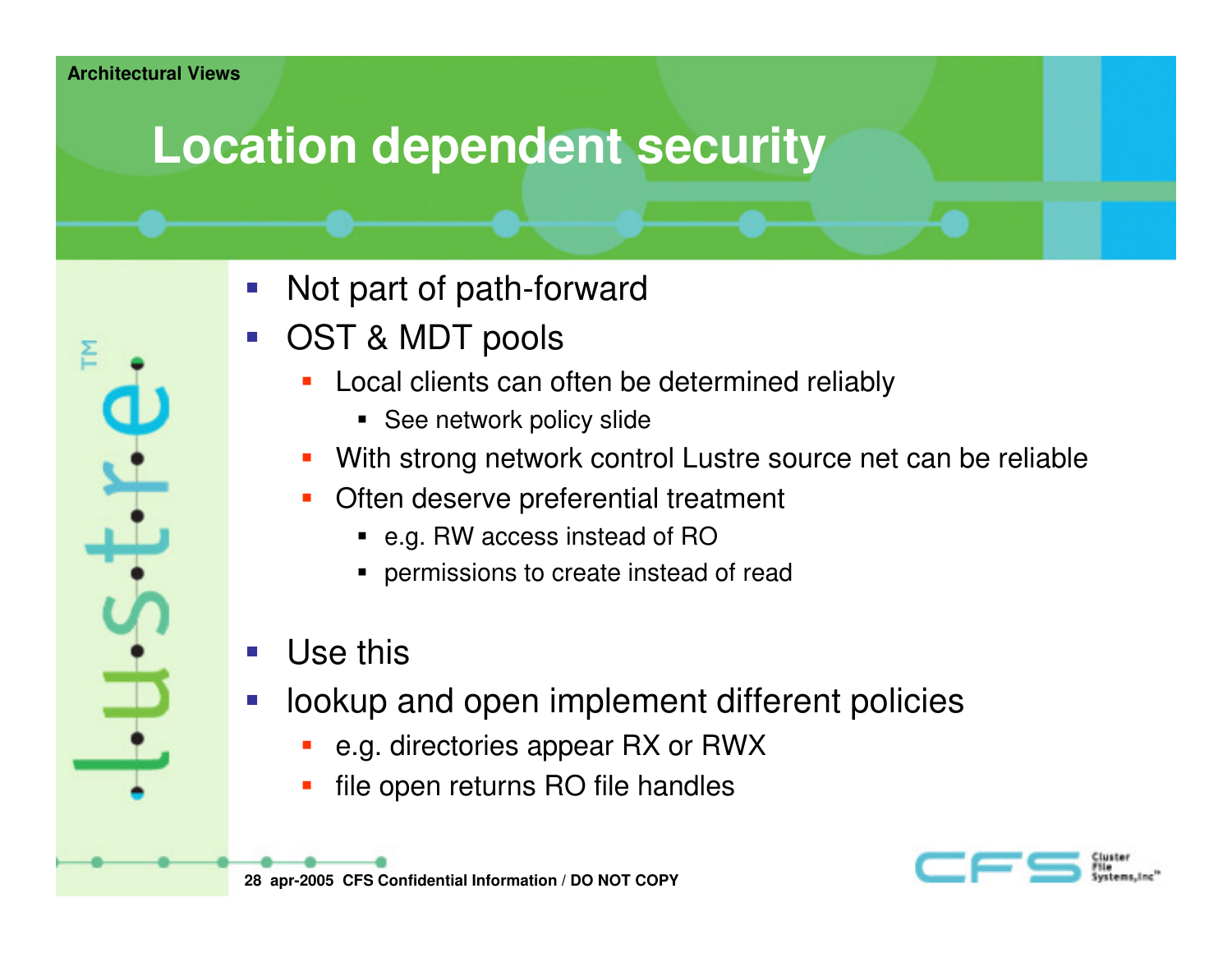# **Secure handling of WB caches & proxies**

- $\mathcal{L}_{\mathcal{A}}$  Authorize operations on replay
	- П Normal GSS & ACL handling
	- П For client cache this forces single user WB caching
		- Absence of second user could block re-sync

#### **STATE** Proxies

- П Authenticate to up-stream servers
- П Get get special server privileges to replay

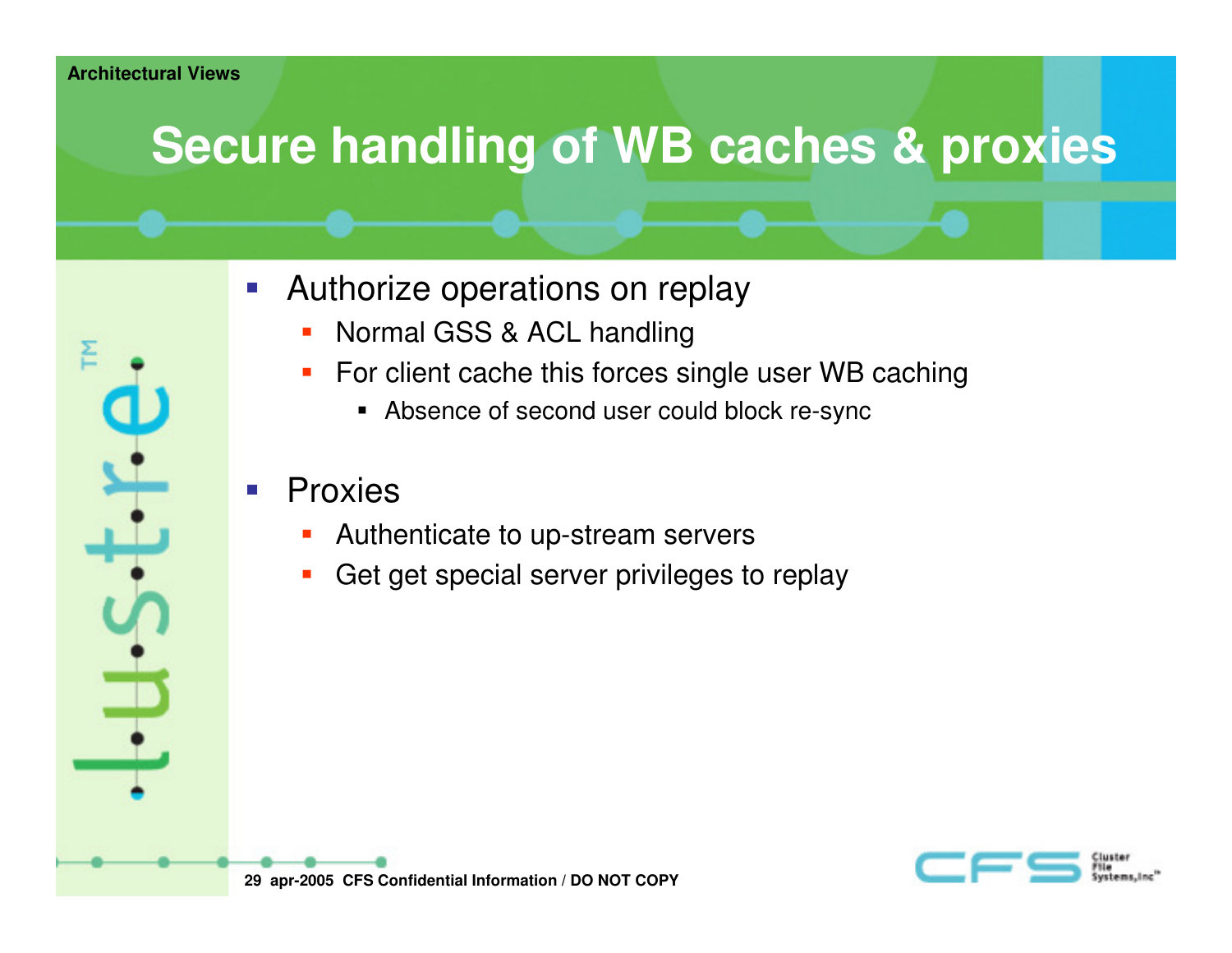## **Operational Scenarios**



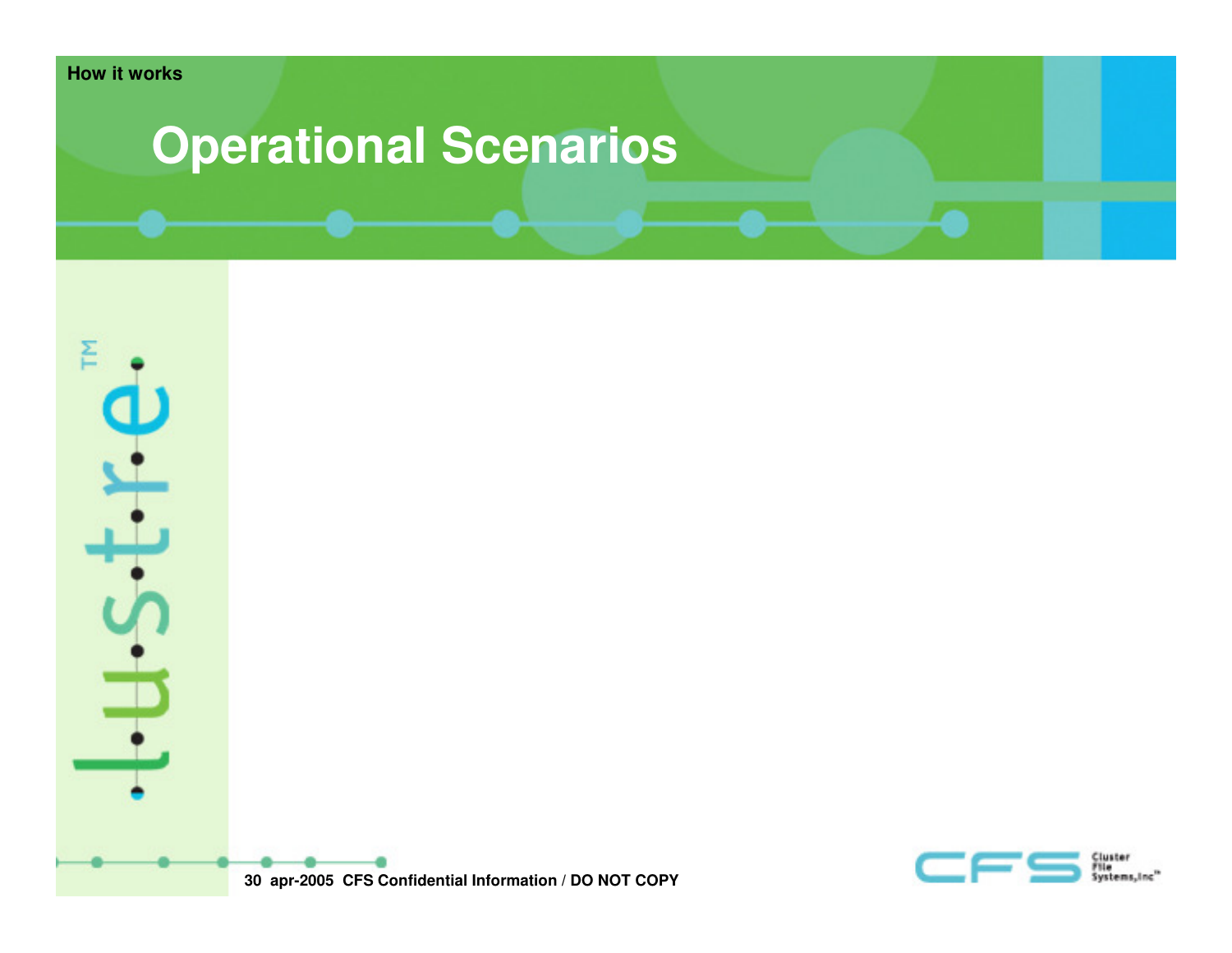#### **How it works**

#### **GSS context handshake**

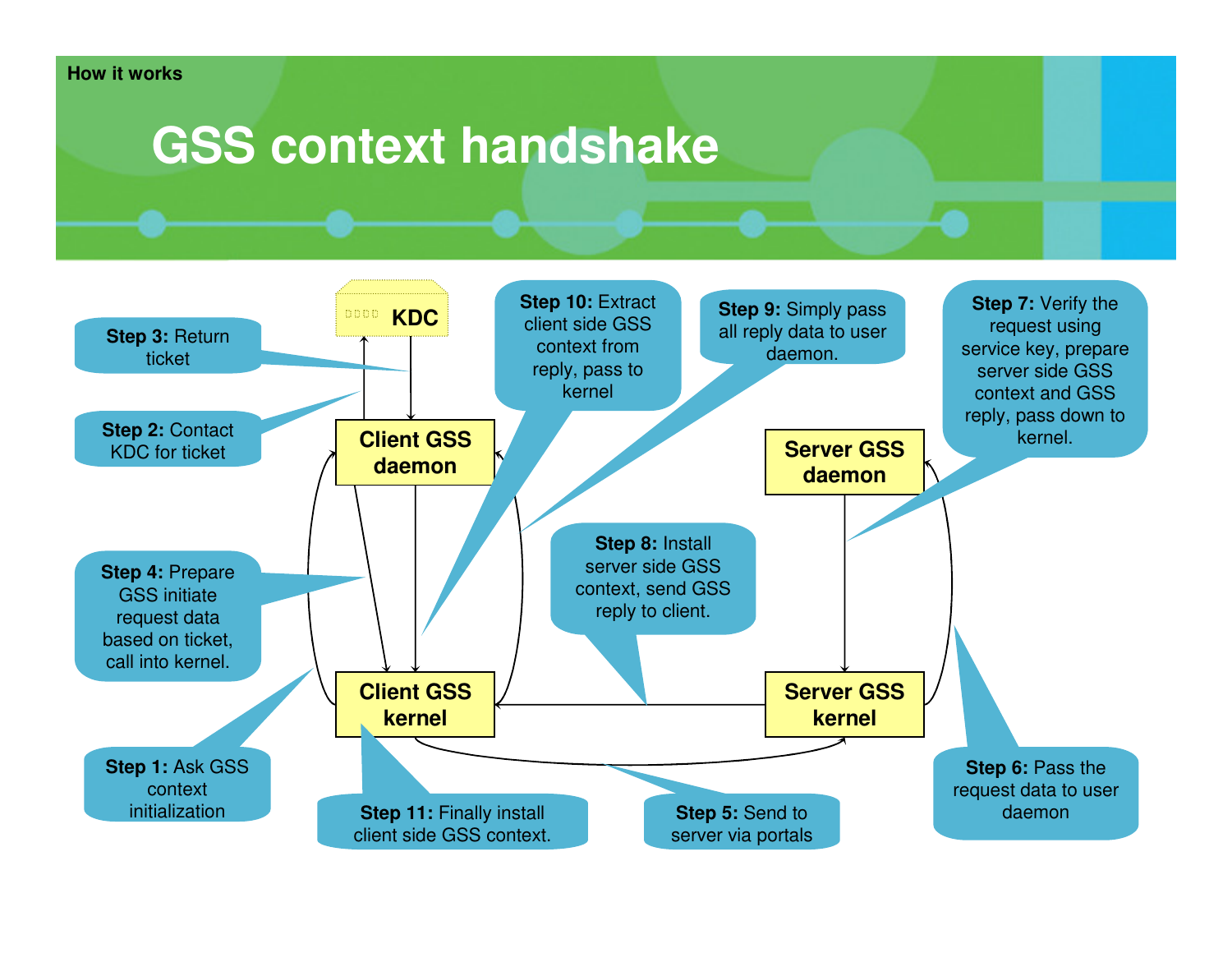#### **How it works**

## **Establishing the MDS context**

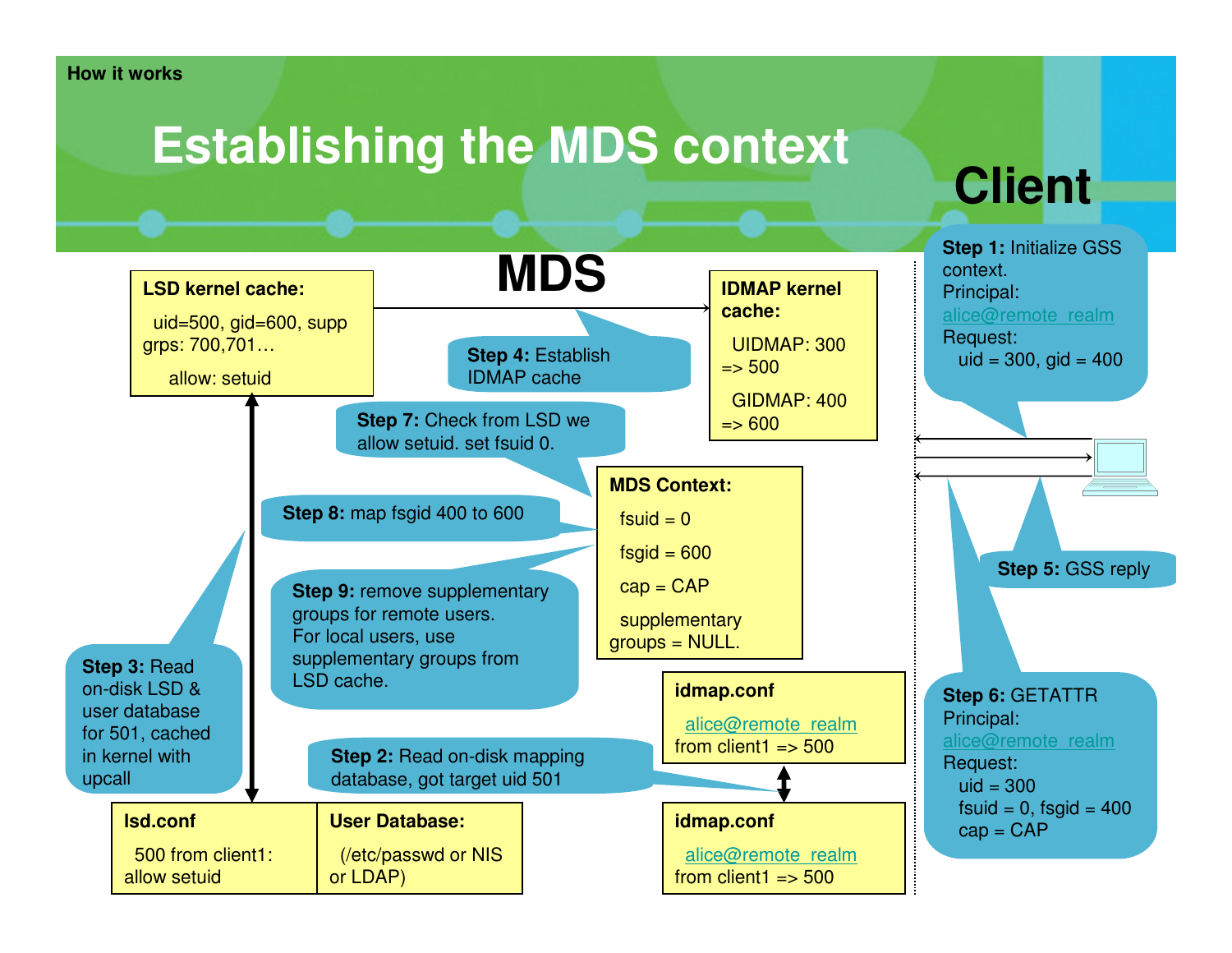### **Listing a remote directory**

gary-lanl lanl-lustre 12218 Jul 27 2004 design.txt\*lee sandia-lustre 412778 Dec 26 15:48 colinux.tgz

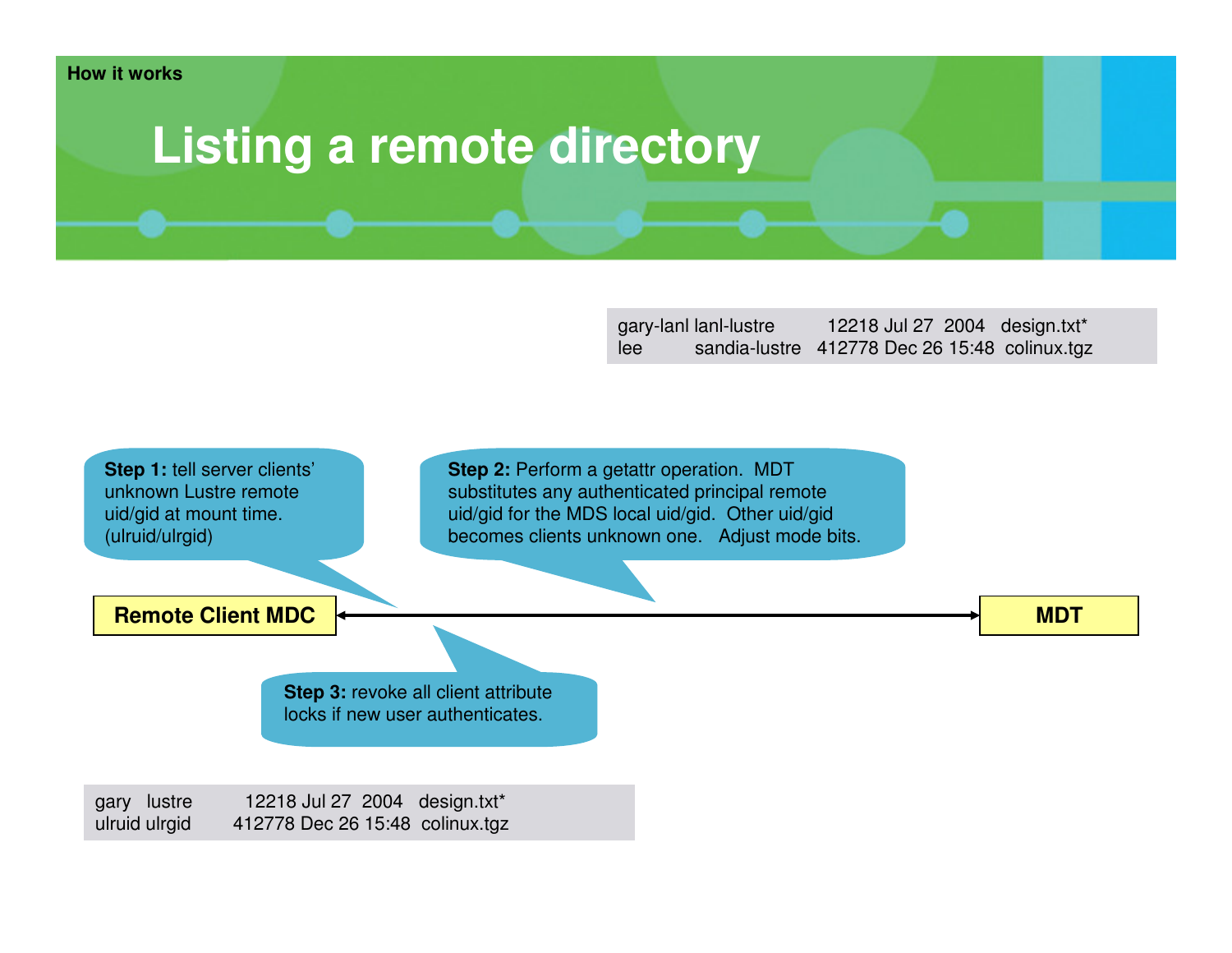### **Protecting objects from file I/O**